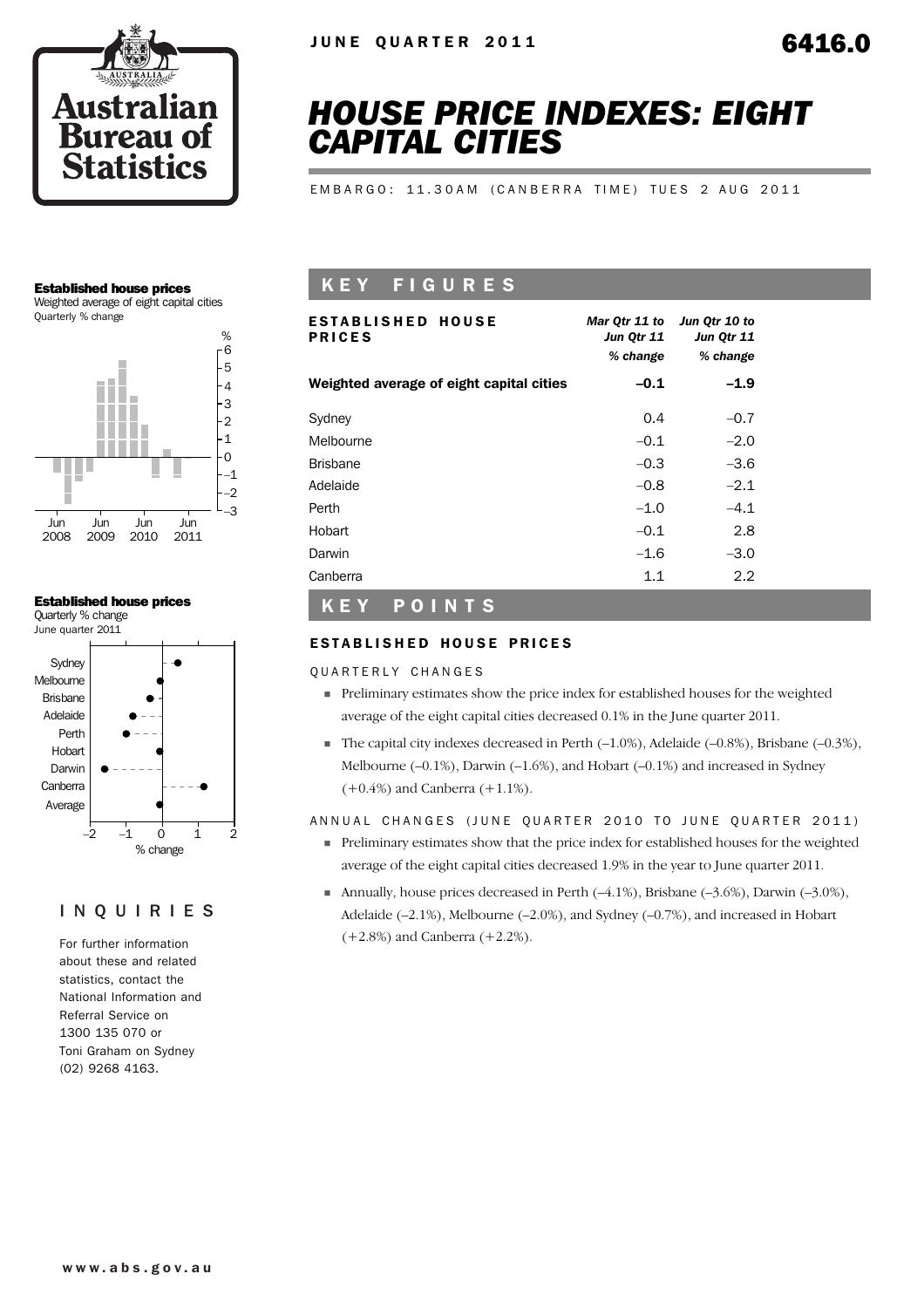# NOTES

| FORTHCOMING ISSUES    | ISSUE (Quarter)                                                                           | <b>RELEASE DATE</b>                                                                          |  |  |  |  |
|-----------------------|-------------------------------------------------------------------------------------------|----------------------------------------------------------------------------------------------|--|--|--|--|
|                       | September 2011                                                                            | 1 November 2011                                                                              |  |  |  |  |
|                       | December 2011                                                                             | 1 February 2012                                                                              |  |  |  |  |
|                       | March 2012                                                                                | 1 May 2012                                                                                   |  |  |  |  |
|                       | June 2012                                                                                 | 1 August 2012                                                                                |  |  |  |  |
|                       |                                                                                           |                                                                                              |  |  |  |  |
| CHANGES IN THIS ISSUE | There are no changes in this issue.                                                       |                                                                                              |  |  |  |  |
| <b>REVISIONS</b>      |                                                                                           | Estimates for the two most recent quarters of the HPI series are preliminary and subject     |  |  |  |  |
|                       |                                                                                           | to revision (see paragraphs 15 to 19 of the Explanatory Notes).                              |  |  |  |  |
| IMPACT OF FLOODS      |                                                                                           | Collection of house price data was not impacted by the floods in Brisbane in January         |  |  |  |  |
|                       |                                                                                           | 2011. Preliminary data indicates a decrease in the number of transactions of established     |  |  |  |  |
|                       |                                                                                           | houses in Brisbane in the March quarter 2011. However, it is not possible to isolate the     |  |  |  |  |
|                       |                                                                                           | effect of flooding in parts of the Brisbane Statistical Division from an overall decrease in |  |  |  |  |
|                       | market activity. Leading indicator data is a combination of Valuers-General and financial |                                                                                              |  |  |  |  |
|                       |                                                                                           | institution data. The number of transactions in the March quarter 2011, based on             |  |  |  |  |
|                       |                                                                                           | Valuers-General data only, will be available in the September quarter 2011 publication.      |  |  |  |  |
|                       |                                                                                           | At that time, the final house price index result and the unstratified median house price     |  |  |  |  |
|                       |                                                                                           | for Brisbane for the March quarter 2011 will also be available. ABS price index              |  |  |  |  |
|                       |                                                                                           | compilation methodologies and quality assurance processes have ensured that any              |  |  |  |  |
|                       |                                                                                           | impact of the floods on house prices has been reflected in the data included in this         |  |  |  |  |
|                       | publication.                                                                              |                                                                                              |  |  |  |  |
|                       |                                                                                           |                                                                                              |  |  |  |  |
| ABBREVIATIONS         | ABS Australian Bureau of Statistics                                                       |                                                                                              |  |  |  |  |
|                       |                                                                                           | ASGC Australian Standard Geographical Classification                                         |  |  |  |  |
|                       |                                                                                           | ASGS Australian Statistical Geography Standard                                               |  |  |  |  |
|                       | CPI Consumer Price Index                                                                  |                                                                                              |  |  |  |  |
|                       | GCCSA Greater Capital City Statistical Area                                               |                                                                                              |  |  |  |  |
|                       | HPI House Price Index                                                                     |                                                                                              |  |  |  |  |
|                       | <b>SD</b><br>statistical division                                                         |                                                                                              |  |  |  |  |
|                       | SEIFA                                                                                     | Socio-Economic Indexes for Areas                                                             |  |  |  |  |
|                       | Valuers-General<br>VGs.                                                                   |                                                                                              |  |  |  |  |
|                       |                                                                                           |                                                                                              |  |  |  |  |

Brian Pink Australian Statistician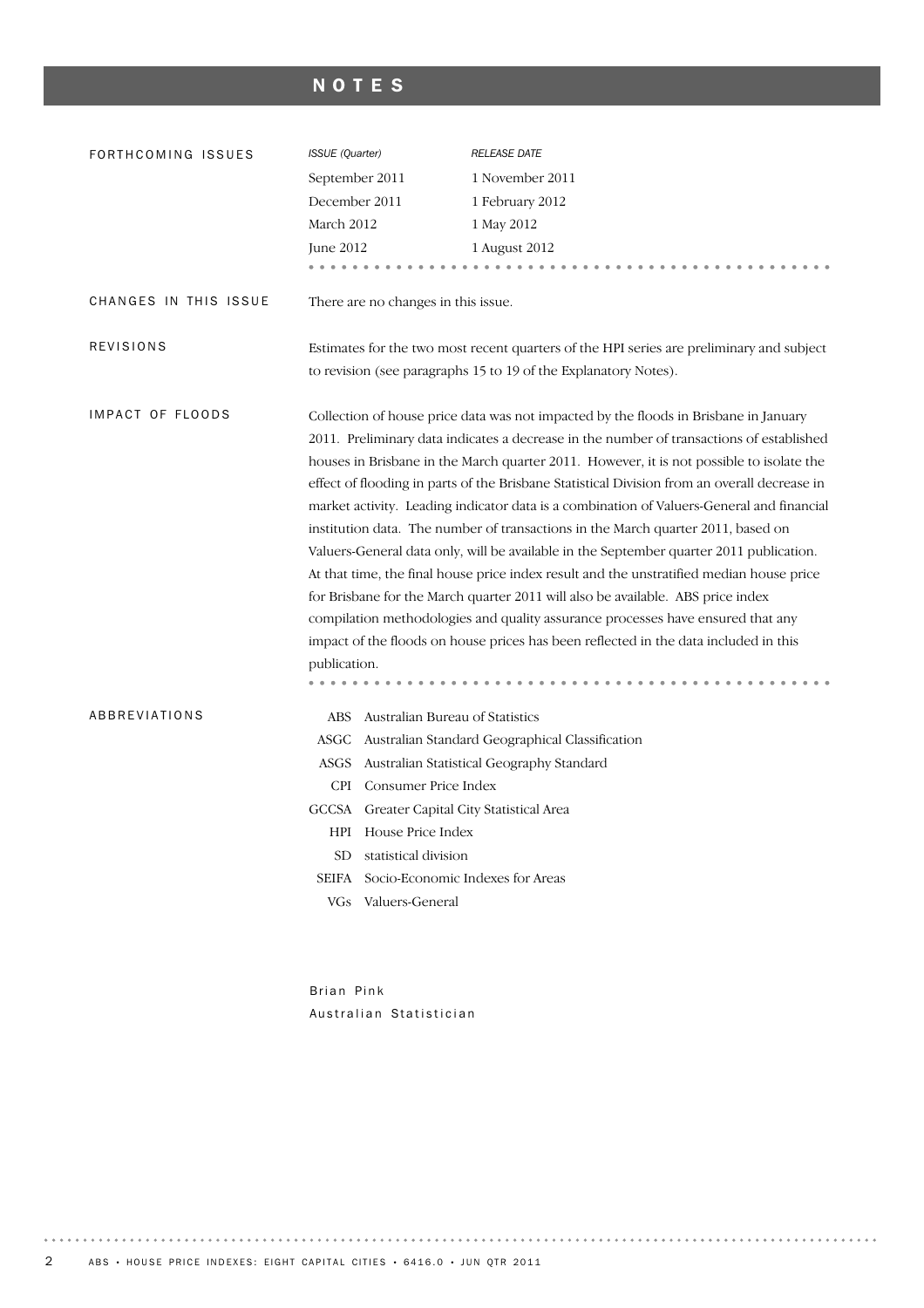# ANALYSIS

| PRELIMINARY:<br>June Quarter 2011<br>$(-0.1\%)$ | The preliminary price index for established houses for the weighted average of the eight<br>capital cities decreased 0.1% in the June quarter 2011. Through the year to the June<br>quarter 2011, the index decreased 1.9%. This was the largest through the year decrease<br>since the March quarter 2009 (-5.5%).                                                                                                                                                                                                        |
|-------------------------------------------------|----------------------------------------------------------------------------------------------------------------------------------------------------------------------------------------------------------------------------------------------------------------------------------------------------------------------------------------------------------------------------------------------------------------------------------------------------------------------------------------------------------------------------|
|                                                 | The negative movement in the June quarter 2011 was the result of decreases in Perth<br>$(-1.0\%)$ , Adelaide $(-0.8\%)$ , Brisbane $(-0.3\%)$ , Melbourne $(-0.1\%)$ , Darwin $(-1.6\%)$ , and<br>Hobart $(-0.1\%)$ . These decreases were offset by increases in Sydney $(+0.4\%)$ and<br>Canberra $(+1.1\%)$ .                                                                                                                                                                                                           |
|                                                 | The preliminary estimate for Perth $(-1.0\%)$ followed decreases in the June and<br>September quarters 2010, a stable result in the December quarter 2010, and a decrease<br>in the March quarter 2011. Through the year to the June quarter 2011, the index<br>decreased 4.1%, which was the largest through the year decrease since the March<br>quarter 2009 (-7.0%). Median prices decreased in almost all clusters in the June quarter<br>2011.                                                                       |
|                                                 | In contrast, the preliminary estimate for Sydney $(+0.4%)$ was the first increase in the<br>index since the June quarter 2010. Decreases in the subsequent quarters resulted in a<br>through the year decrease of 0.7%. This was the first through the year decrease since<br>the June quarter $2009$ ( $-0.8\%$ ). Most of the positive contributions to the capital city<br>quarterly increase were concentrated in clusters with median prices between \$600 000<br>and \$1 500 000.                                    |
| REVISED:<br>March Quarter 2011<br>$(-1.1\%)$    | The preliminary price index for established houses for the weighted average of the eight<br>capital cities decreased 1.1% in the March quarter 2011. This was revised from a<br>preliminary estimated decrease of 1.7%. The through the year movement has been<br>revised from an estimated decrease of 0.2% to an estimate of no change (0.0%).                                                                                                                                                                           |
|                                                 | The negative movement in the March quarter 2011 was the result of decreases in<br>Melbourne (-1.6%, revised from -2.5%), Sydney (-0.6%, revised from -1.8%), Brisbane<br>$(-1.8\%$ , revised from $-2.5\%$ ), Adelaide $(-1.6\%$ , revised from $-1.0\%$ ), Perth $(-0.5\%$ , revised<br>from $+0.5%$ ), Darwin (-1.6%, revised from -1.0%), and Hobart (-0.7%, revised from<br>+0.4%). The preliminary result for Canberra $(+0.1\%$ , revised from $-0.4\%$ was the only<br>positive movement in the March quarter 2011. |
|                                                 | The preliminary estimate for Melbourne was revised from a decrease of 2.5% to a<br>decrease of 1.6%. Through the year to the March quarter 2011, the index increased<br>0.9%, revised from an increase of 1.1%. Median prices decreased in almost all clusters in<br>the March quarter 2011.                                                                                                                                                                                                                               |
|                                                 | The preliminary estimate for Sydney was revised from a decrease of 1.8% to a decrease of<br>0.6%. Through the year to the March quarter 2011, the index increased 1.6%, revised<br>from an increase of 0.8%. In the March quarter 2011, median prices in some clusters<br>increased while others decreased. As more data became available, the additional<br>observations for the March quarter 2011 resulted in smaller median price decreases<br>across some clusters.                                                   |
|                                                 |                                                                                                                                                                                                                                                                                                                                                                                                                                                                                                                            |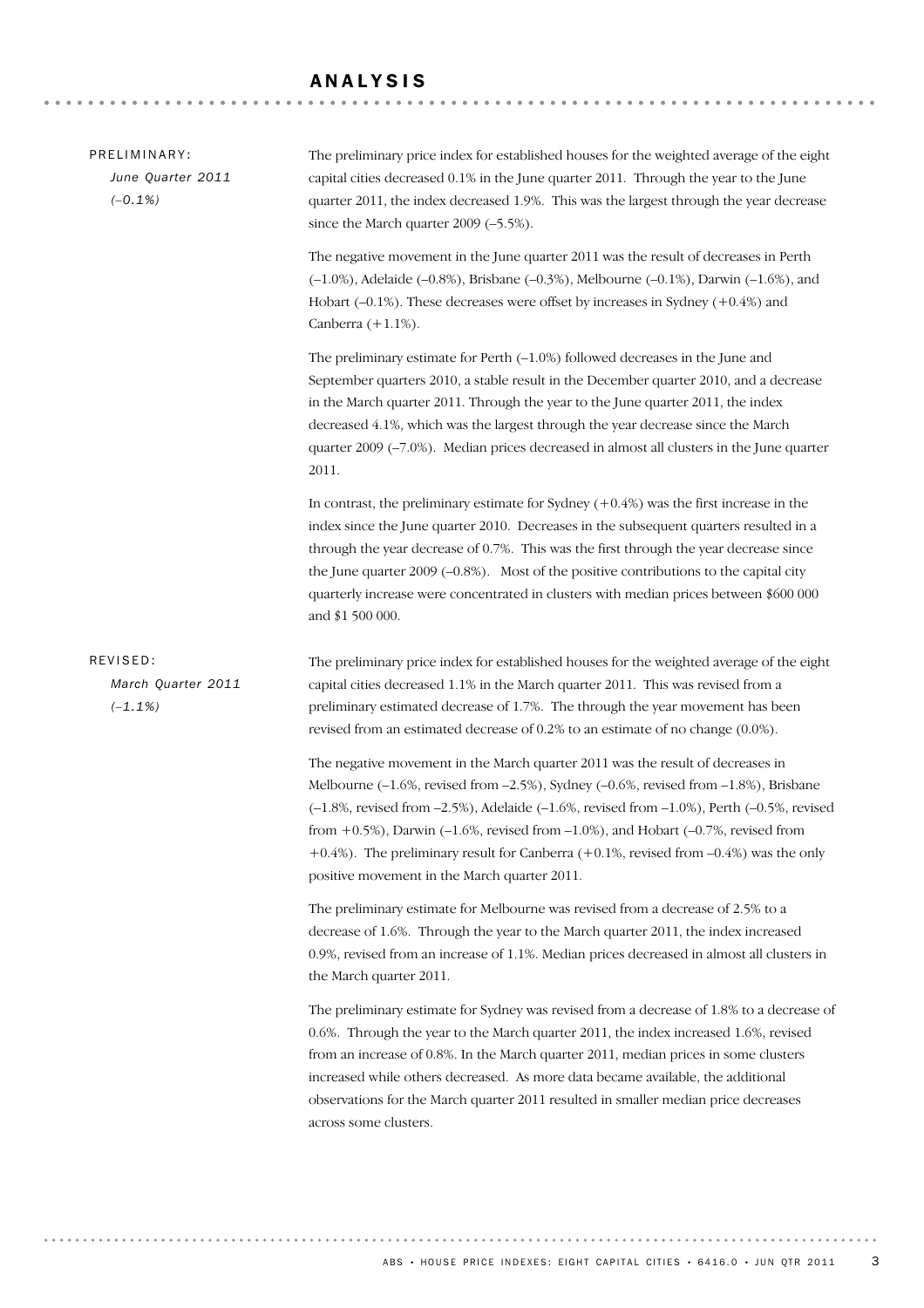# ANALYSIS *continued*

| March Quarter 2011<br>$(-1.1\%)$ continued   | The preliminary estimate for Brisbane was revised from a decrease of 2.5% to a decrease<br>of 1.8%. This was the largest decrease in the index since the December quarter 2008<br>(-1.8%). The through the year decrease of 3.0% was the largest since the March quarter<br>2009 (-4.9%). Some areas of the Brisbane Statistical Division were affected by flooding in<br>January 2011. Some clusters were expected to be impacted more than others, however,<br>consistent median price decreases were observed across almost all clusters. Additional<br>data confirmed preliminary observations that sales activity decreased in the March<br>quarter 2011 across almost all clusters. |
|----------------------------------------------|-------------------------------------------------------------------------------------------------------------------------------------------------------------------------------------------------------------------------------------------------------------------------------------------------------------------------------------------------------------------------------------------------------------------------------------------------------------------------------------------------------------------------------------------------------------------------------------------------------------------------------------------------------------------------------------------|
| FINAL:<br>December Quarter 2010<br>$(+0.5%)$ | The movement in the established house price index for the weighted average of the<br>eight capital cities for the December quarter 2010 was revised from a second preliminary<br>estimated increase of 0.8% to a final estimated increase of 0.5%. The movement in the<br>index through the year to the December quarter 2010 was revised from an estimated<br>increase of 5.0% to an increase of 4.6%.                                                                                                                                                                                                                                                                                   |
|                                              | The positive movement in the December quarter 2010 was the result of increases in<br>Melbourne $(+1.5\%$ , revised from $+2.6\%$ ), Adelaide $(+0.6\%$ , revised from $+0.4\%$ ),<br>Hobart $(+3.4\%$ , revised from $+2.5\%$ ), Canberra $(+0.7\%$ , revised from $+1.6\%$ ), and<br>Darwin $(+0.6\%$ , revised from $+0.4\%$ ). These increases were offset by decreases in<br>Sydney ( $-0.3$ %, revised from $+0.2$ %) and Brisbane ( $-0.1$ %, revised from $+0.1$ %). Perth<br>showed no quarterly movement in the December quarter 2010 (revised from -0.9%).                                                                                                                      |
|                                              | The revision to the second estimate for Melbourne (from $+2.6\%$ to $+1.5\%$ ) was the main<br>contributor to the revision to the weighted average of the eight capital cities second<br>estimate.                                                                                                                                                                                                                                                                                                                                                                                                                                                                                        |
| ABS HOUSE PRICE INDEX<br>METHODOLOGY         | The ABS uses a stratification approach to control for compositional change in the sample<br>of houses used to compile the House Price Indexes each quarter. This approach<br>stratifies (clusters) houses according to two characteristics: the long-term level of prices<br>for the suburb in which the house is located, and the neighbourhood characteristics of<br>the suburb, as represented by the ABS Socio-Economic Indexes for Areas (SEIFA).                                                                                                                                                                                                                                    |
|                                              | Each cluster of houses in a capital city contributes a proportion of the total value of the<br>housing stock in that capital city. The proportion of the total value is referred to as the<br>cluster's weight. Some clusters have a large weight; some have a small weight.                                                                                                                                                                                                                                                                                                                                                                                                              |
|                                              | Each quarter, the clusters are re-valued by applying a price relative which is derived by<br>comparing the current median price of the cluster to the previous median price of the<br>cluster. The current period values of each cluster are then summed to derive the current<br>value of the total housing stock in the capital city. Index numbers are subsequently<br>derived from the total values.                                                                                                                                                                                                                                                                                  |
|                                              | Thus the movement of a particular index is determined by both the movements of the<br>median prices of the clusters and the weights of the clusters in the index structure.                                                                                                                                                                                                                                                                                                                                                                                                                                                                                                               |
|                                              | Low numbers of price observations can affect the reliability of the cluster medians, and<br>therefore index movements.                                                                                                                                                                                                                                                                                                                                                                                                                                                                                                                                                                    |
|                                              | For more detailed information, please refer to the Explanatory Notes in this issue, or to<br>Information Paper: House Price Indexes: Concepts, Sources and Methods (cat. no.<br>$6464.0$ ).                                                                                                                                                                                                                                                                                                                                                                                                                                                                                               |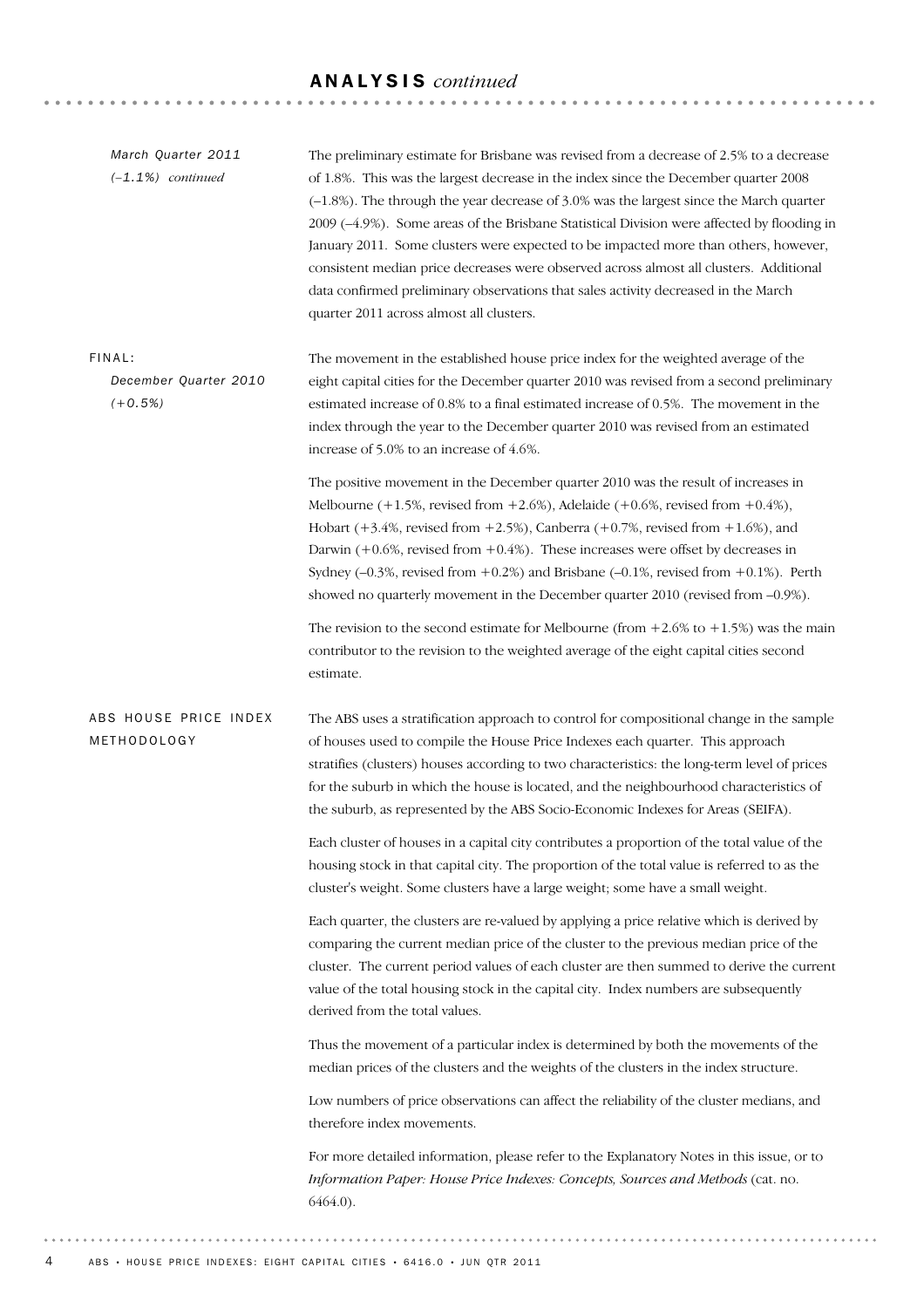# LIST OF TABLES

#### HOUSE PRICE INDEXES

## 14 eight capital cities ..................................... Revisions to established house price index series, weighted average of 9 8 Number of established house transfers ........................ 13 7 Median price of established house transfers (unstratified) .............. 12 6 Selected housing price index numbers, Australia, percentage changes .... 11 5 Selected housing price index numbers, Australia . . . . . . . . . . . . . . . . . . 10 4 Project home price indexes, percentage changes ................... 9 3 Project home price index numbers ........................... 8 2 Established house price indexes, percentage changes ........................... 1 Established house price index numbers ........................ 6

#### ADDITIONAL TABLE AVAILABLE ON ABS WEBSITE

Established house price index numbers, pre-September quarter 2005 methodology 10

#### *page*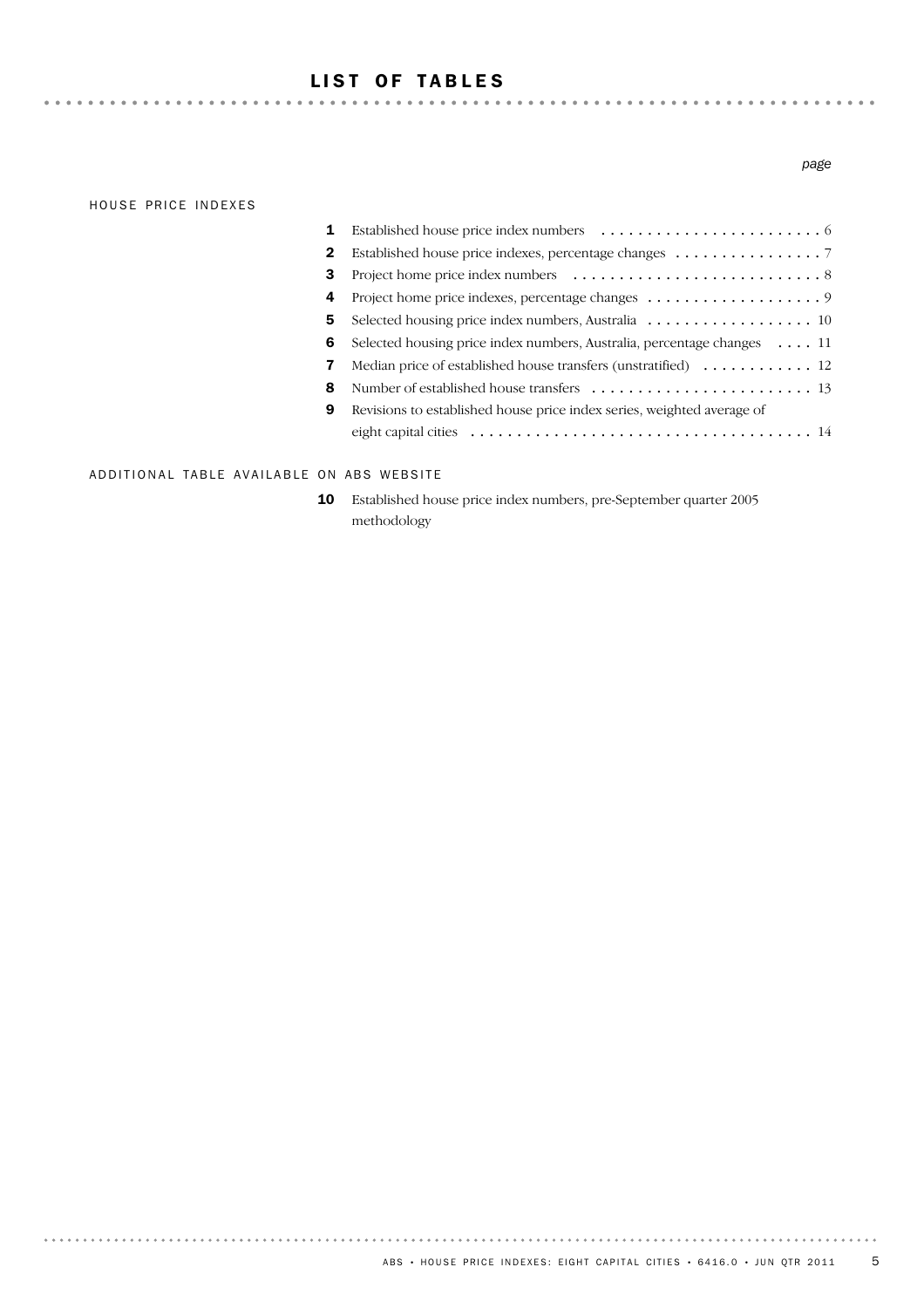|           |        |                                                  |                 |          |        |                                                   |        |          | Weighted<br>average<br>of eight<br>capital |
|-----------|--------|--------------------------------------------------|-----------------|----------|--------|---------------------------------------------------|--------|----------|--------------------------------------------|
| Period    | Sydney | Melbourne                                        | <b>Brisbane</b> | Adelaide | Perth  | Hobart                                            | Darwin | Canberra | cities                                     |
|           |        |                                                  |                 |          |        |                                                   |        |          |                                            |
| 2008-09   | 98.0   | 139.0                                            | 139.8           | 146.9    | 184.0  | 141.4                                             | 190.1  | 123.2    | 126.1                                      |
| 2009-10   | 111.7  | 166.7                                            | 151.7           | 158.0    | 202.5  | 155.3                                             | 216.6  | 141.6    | 143.5                                      |
| 2010-11   | p116.6 | p174.5                                           | p150.5          | p161.4   | p201.7 | p159.8                                            | p220.8 | p148.2   | p147.8                                     |
| 2007      |        |                                                  |                 |          |        |                                                   |        |          |                                            |
| December  | 103.1  | 141.3                                            | 141.3           | 143.7    | 197.6  | 144.8                                             | 177.3  | 128.2    | 130.1                                      |
| 2008      |        |                                                  |                 |          |        |                                                   |        |          |                                            |
| March     | 102.5  | 143.6                                            | 145.4           | 148.2    | 195.3  | 141.9                                             | 174.8  | 129.1    | 131.0                                      |
| June      | 101.1  | 143.2                                            | 146.1           | 147.0    | 190.8  | 143.1                                             | 177.7  | 126.7    | 129.9                                      |
| September | 98.8   | 138.5                                            | 140.5           | 146.9    | 186.6  | 139.7                                             | 181.9  | 122.3    | 126.5                                      |
| December  | 97.2   | 137.0                                            | 138.0           | 146.6    | 182.4  | 141.0                                             | 188.5  | 121.9    | 124.8                                      |
| 2009      |        |                                                  |                 |          |        |                                                   |        |          |                                            |
| March     | 95.6   | 136.3                                            | 138.3           | 145.1    | 181.6  | 140.0                                             | 192.6  | 122.2    | 123.8                                      |
| June      | 100.3  | 144.3                                            | 142.2           | 149.0    | 185.3  | 145.0                                             | 197.5  | 126.4    | 129.1                                      |
| September | 104.8  | 153.6                                            | 146.7           | 151.8    | 191.0  | 147.9                                             | 204.2  | 131.9    | 134.8                                      |
| December  | 110.6  | 163.7                                            | 151.9           | 157.6    | 202.0  | 156.8                                             | 218.5  | 140.6    | 142.2                                      |
| 2010      |        |                                                  |                 |          |        |                                                   |        |          |                                            |
| March     | 114.2  | 172.2                                            | 153.8           | 159.7    | 208.7  | 160.1                                             | 220.2  | 147.2    | 147.1                                      |
| June      | 117.3  | 177.2                                            | 154.3           | 162.8    | 208.3  | 156.2                                             | 223.6  | 146.6    | 149.8                                      |
| September | 117.0  | 174.0                                            | 152.0           | 162.3    | 202.8  | 156.4                                             | 222.4  | 147.0    | 148.1                                      |
| December  | r116.7 | r176.6                                           | r151.9          | r163.3   | r202.7 | r161.7                                            | r223.8 | r148.0   | r148.8                                     |
| 2011      |        |                                                  |                 |          |        |                                                   |        |          |                                            |
| March     | p116.0 | p173.8                                           | p149.2          | p160.7   | p201.7 | p160.6                                            | p220.3 | p148.1   | p147.1                                     |
| June      | p116.5 | p173.7                                           | p148.7          | p159.4   | p199.7 | p160.5                                            | p216.8 | p149.8   | p147.0                                     |
|           |        |                                                  |                 |          |        |                                                   |        |          |                                            |
| p         |        | preliminary figure or series subject to revision |                 |          | (a)    | Reference base of each index: $2003-04 = 100.0$ . |        |          |                                            |

r revised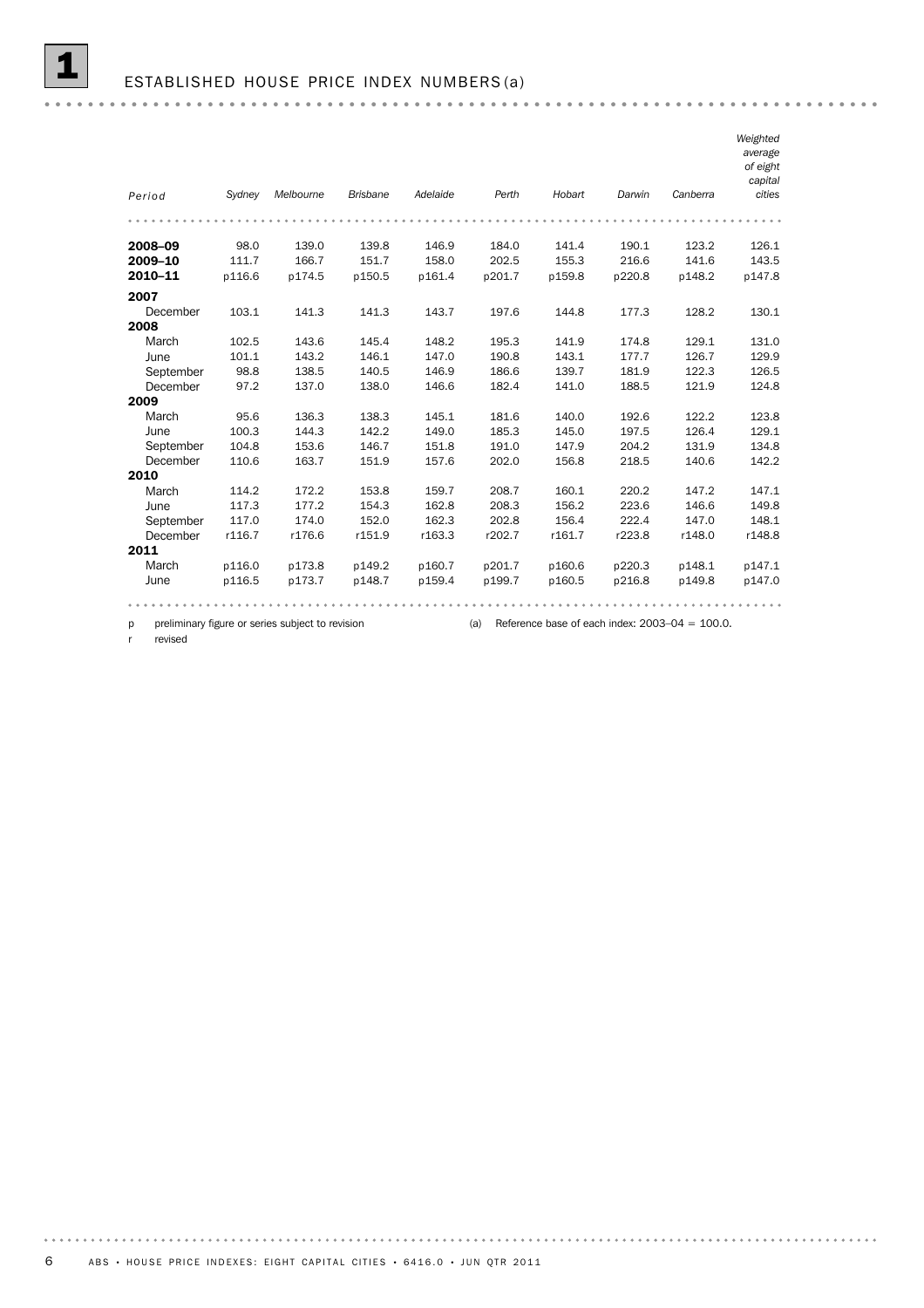|                  |           |                                                                 |                 |           |           |                                           |           |          | Weighted<br>average<br>of eight<br>capital                   |
|------------------|-----------|-----------------------------------------------------------------|-----------------|-----------|-----------|-------------------------------------------|-----------|----------|--------------------------------------------------------------|
| Period           | Sydney    | Melbourne                                                       | <b>Brisbane</b> | Adelaide  | Perth     | Hobart                                    | Darwin    | Canberra | cities                                                       |
|                  |           |                                                                 |                 |           |           |                                           |           |          |                                                              |
|                  |           | PERCENTAGE CHANGE (from previous financial year)                |                 |           |           |                                           |           |          |                                                              |
| 2008-09          | $-3.8$    | $-0.6$                                                          | $-1.4$          | 2.4       | $-5.5$    | $-0.6$                                    | 8.5       | $-3.1$   | $-2.2$                                                       |
| 2009-10          | 14.0      | 19.9                                                            | 8.5             | 7.6       | 10.1      | 9.8                                       | 13.9      | 14.9     | 13.8                                                         |
| 2010-11          | p4.4      | p4.7                                                            | $p - 0.8$       | p2.2      | $p - 0.4$ | p2.9                                      | p1.9      | p4.7     | p3.0                                                         |
| .                |           |                                                                 |                 |           |           |                                           |           |          | $\begin{array}{ccccccccccccc} a & a & b & a & b \end{array}$ |
|                  |           | PERCENTAGE CHANGE (from corresponding quarter of previous year) |                 |           |           |                                           |           |          |                                                              |
| 2007             |           |                                                                 |                 |           |           |                                           |           |          |                                                              |
| December         | 8.8       | 23.1                                                            | 22.2            | 22.2      | 1.4       | 12.1                                      | 11.0      | 14.7     | 14.0                                                         |
| 2008             |           |                                                                 |                 |           |           |                                           |           |          |                                                              |
| March            | 8.4       | 23.1                                                            | 20.8            | 23.8      | $-0.3$    | 6.9                                       | 6.3       | 13.7     | 13.5                                                         |
| June             | 3.0       | 14.5                                                            | 14.1            | 15.8      | $-0.7$    | 5.7                                       | 6.9       | 6.9      | 8.0                                                          |
| September        | $-1.9$    | 5.3                                                             | 4.6             | 9.1       | $-4.6$    | 0.5                                       | 6.5       | $-1.8$   | 1.4                                                          |
| December<br>2009 | $-5.7$    | $-3.0$                                                          | $-2.3$          | 2.0       | $-7.7$    | $-2.6$                                    | 6.3       | $-4.9$   | $-4.1$                                                       |
| March            | $-6.7$    | $-5.1$                                                          | $-4.9$          | $-2.1$    | $-7.0$    | $-1.3$                                    | 10.2      | $-5.3$   | $-5.5$                                                       |
| June             | $-0.8$    | 0.8                                                             | $-2.7$          | 1.4       | $-2.9$    | 1.3                                       | 11.1      | $-0.2$   | $-0.6$                                                       |
| September        | 6.1       | 10.9                                                            | 4.4             | 3.3       | 2.4       | 5.9                                       | 12.3      | 7.8      | 6.6                                                          |
| December         | 13.8      | 19.5                                                            | 10.1            | 7.5       | 10.7      | 11.2                                      | 15.9      | 15.3     | 13.9                                                         |
| 2010             |           |                                                                 |                 |           |           |                                           |           |          |                                                              |
| March            | 19.5      | 26.3                                                            | 11.2            | 10.1      | 14.9      | 14.4                                      | 14.3      | 20.5     | 18.8                                                         |
| June             | 16.9      | 22.8                                                            | 8.5             | 9.3       | 12.4      | 7.7                                       | 13.2      | 16.0     | 16.0                                                         |
| September        | 11.6      | 13.3                                                            | 3.6             | 6.9       | 6.2       | 5.7                                       | 8.9       | 11.4     | 9.9                                                          |
| December         | r5.5      | r7.9                                                            | r0.0            | r3.6      | r0.3      | r3.1                                      | r2.4      | r5.3     | r4.6                                                         |
| 2011             |           |                                                                 |                 |           |           |                                           |           |          |                                                              |
| March            | p1.6      | p0.9                                                            | $p - 3.0$       | p0.6      | $p - 3.4$ | p0.3                                      | p0.0      | p0.6     | p0.0                                                         |
| June             | $p - 0.7$ | $p - 2.0$                                                       | $p - 3.6$       | $p - 2.1$ | $p - 4.1$ | p2.8                                      | $p - 3.0$ | p2.2     | $p-1.9$                                                      |
|                  |           |                                                                 |                 |           |           |                                           |           |          |                                                              |
|                  |           |                                                                 |                 |           |           | PERCENTAGE CHANGE (from previous quarter) |           |          |                                                              |
| 2007             |           |                                                                 |                 |           |           |                                           |           |          |                                                              |
| December<br>2008 | 2.4       | 7.5                                                             | 5.2             | 6.8       | 1.1       | 4.2                                       | 3.8       | 3.0      | 4.2                                                          |
| March            | $-0.6$    | $1.6\phantom{0}$                                                | 2.9             | 3.1       | $-1.2$    | $-2.0$                                    | $-1.4$    | 0.7      | 0.7                                                          |
| June             | $-1.4$    | $-0.3$                                                          | 0.5             | $-0.8$    | $-2.3$    | 0.8                                       | 1.7       | $-1.9$   | $-0.8$                                                       |
| September        | $-2.3$    | $-3.3$                                                          | $-3.8$          | $-0.1$    | $-2.2$    | $-2.4$                                    | 2.4       | $-3.5$   | $-2.6$                                                       |
| December         | $-1.6$    | $-1.1$                                                          | $-1.8$          | $-0.2$    | $-2.3$    | 0.9                                       | 3.6       | $-0.3$   | $-1.3$                                                       |
| 2009             |           |                                                                 |                 |           |           |                                           |           |          |                                                              |
| March            | $-1.6$    | $-0.5$                                                          | 0.2             | $-1.0$    | $-0.4$    | $-0.7$                                    | 2.2       | 0.2      | $-0.8$                                                       |
| June             | 4.9       | 5.9                                                             | 2.8             | 2.7       | 2.0       | 3.6                                       | 2.5       | 3.4      | 4.3                                                          |
| September        | 4.5       | 6.4                                                             | 3.2             | 1.9       | 3.1       | 2.0                                       | 3.4       | 4.4      | 4.4                                                          |
| December         | 5.5       | 6.6                                                             | 3.5             | 3.8       | 5.8       | 6.0                                       | 7.0       | 6.6      | 5.5                                                          |
| 2010             |           |                                                                 |                 |           |           |                                           |           |          |                                                              |
| March            | 3.3       | 5.2                                                             | 1.3             | 1.3       | 3.3       | 2.1                                       | 0.8       | 4.7      | 3.4                                                          |
| June             | 2.7       | 2.9                                                             | 0.3             | 1.9       | $-0.2$    | $-2.4$                                    | 1.5       | $-0.4$   | 1.8                                                          |
| September        | $-0.3$    | $-1.8$                                                          | $-1.5$          | $-0.3$    | $-2.6$    | 0.1                                       | $-0.5$    | 0.3      | $-1.1$                                                       |

p preliminary figure or series subject to revision r revised

**2011**<br>March

 $0.000$ 

June p0.4 p–0.1 p–0.3 p–0.8 p–1.0 p–0.1 p–1.6 p1.1 p–0.1 March p–0.6 p–1.6 p–1.8 p–1.6 p–0.5 p–0.7 p–1.6 p0.1 p–1.1

December r–0.3 r1.5 r–0.1 r0.6 r0.0 r3.4 r0.6 r0.7 r0.5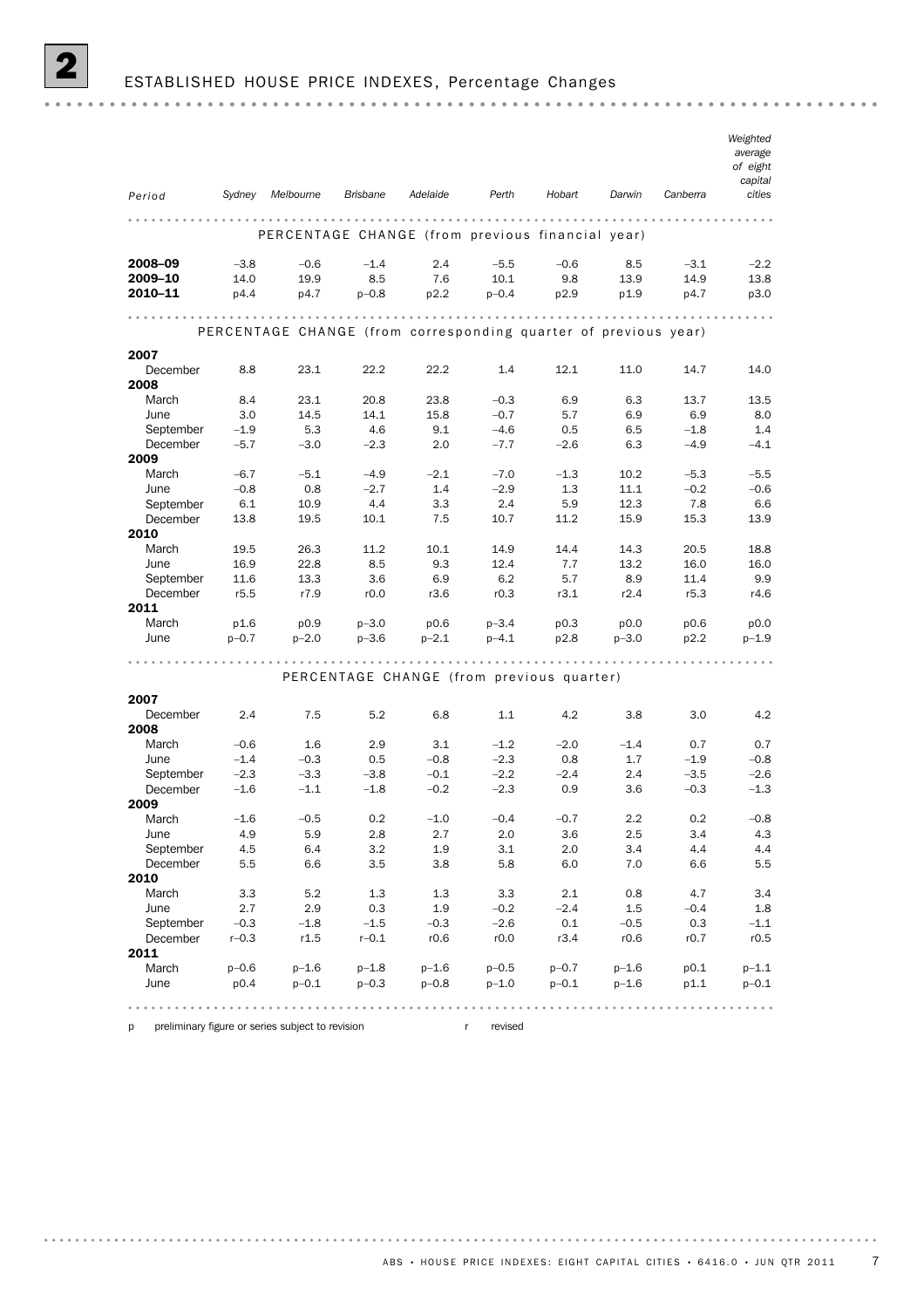| Period    | Sydney | Melbourne | <b>Brisbane</b> | Adelaide | Perth | Hobart | Darwin | Canberra | Weighted<br>average<br>of eight<br>capital<br>cities |
|-----------|--------|-----------|-----------------|----------|-------|--------|--------|----------|------------------------------------------------------|
|           |        |           |                 |          |       |        |        |          |                                                      |
|           |        |           |                 |          |       |        |        |          |                                                      |
| 2008-09   | 117.1  | 112.8     | 128.4           | 120.4    | 153.4 | 129.9  | 152.8  | 118.6    | 123.2                                                |
| 2009-10   | 121.4  | 118.6     | 129.9           | 123.3    | 156.0 | 135.9  | 157.2  | 121.4    | 127.2                                                |
| 2010-11   | 124.9  | 122.3     | 132.8           | 125.4    | 159.9 | 140.4  | 162.5  | 124.6    | 130.7                                                |
| 2007      |        |           |                 |          |       |        |        |          |                                                      |
| December  | 110.9  | 110.4     | 120.6           | 112.1    | 148.3 | 126.5  | 144.1  | 112.1    | 117.8                                                |
| 2008      |        |           |                 |          |       |        |        |          |                                                      |
| March     | 113.2  | 112.9     | 122.8           | 114.9    | 148.8 | 126.7  | 145.4  | 112.5    | 119.9                                                |
| June      | 114.8  | 113.3     | 124.6           | 116.6    | 150.0 | 128.4  | 146.7  | 113.9    | 121.1                                                |
| September | 115.9  | 114.0     | 127.5           | 119.0    | 152.5 | 129.7  | 149.2  | 118.3    | 122.8                                                |
| December  | 116.7  | 112.4     | 128.9           | 120.6    | 154.0 | 129.7  | 151.9  | 118.2    | 123.1                                                |
| 2009      |        |           |                 |          |       |        |        |          |                                                      |
| March     | 116.7  | 111.1     | 127.9           | 120.7    | 153.4 | 129.7  | 154.2  | 118.2    | 122.5                                                |
| June      | 119.1  | 113.5     | 129.1           | 121.3    | 153.6 | 130.4  | 155.9  | 119.6    | 124.3                                                |
| September | 119.9  | 117.2     | 129.2           | 122.3    | 154.1 | 135.2  | 156.2  | 120.8    | 125.9                                                |
| December  | 120.9  | 118.3     | 129.2           | 122.7    | 154.5 | 135.4  | 156.6  | 120.8    | 126.6                                                |
| 2010      |        |           |                 |          |       |        |        |          |                                                      |
| March     | 122.1  | 118.9     | 130.3           | 123.8    | 156.6 | 136.3  | 157.8  | 121.2    | 127.7                                                |
| June      | 122.6  | 120.1     | 130.8           | 124.3    | 158.6 | 136.8  | 158.3  | 122.9    | 128.6                                                |
| September | 122.8  | 120.7     | 131.3           | 124.8    | 159.2 | 140.3  | 160.1  | 124.1    | 129.2                                                |
| December  | 124.3  | 121.6     | 132.5           | 125.1    | 159.6 | 140.3  | 162.6  | 124.1    | 130.2                                                |
| 2011      |        |           |                 |          |       |        |        |          |                                                      |
| March     | 125.6  | 123.2     | 133.2           | 126.0    | 160.0 | 140.5  | 163.3  | 125.1    | 131.3                                                |
| June      | 127.0  | 123.7     | 134.1           | 125.7    | 160.6 | 140.6  | 163.9  | 125.1    | 132.1                                                |
|           |        |           |                 |          |       |        |        |          |                                                      |

(a) Reference base of each index:  $2003-04 = 100.0$ .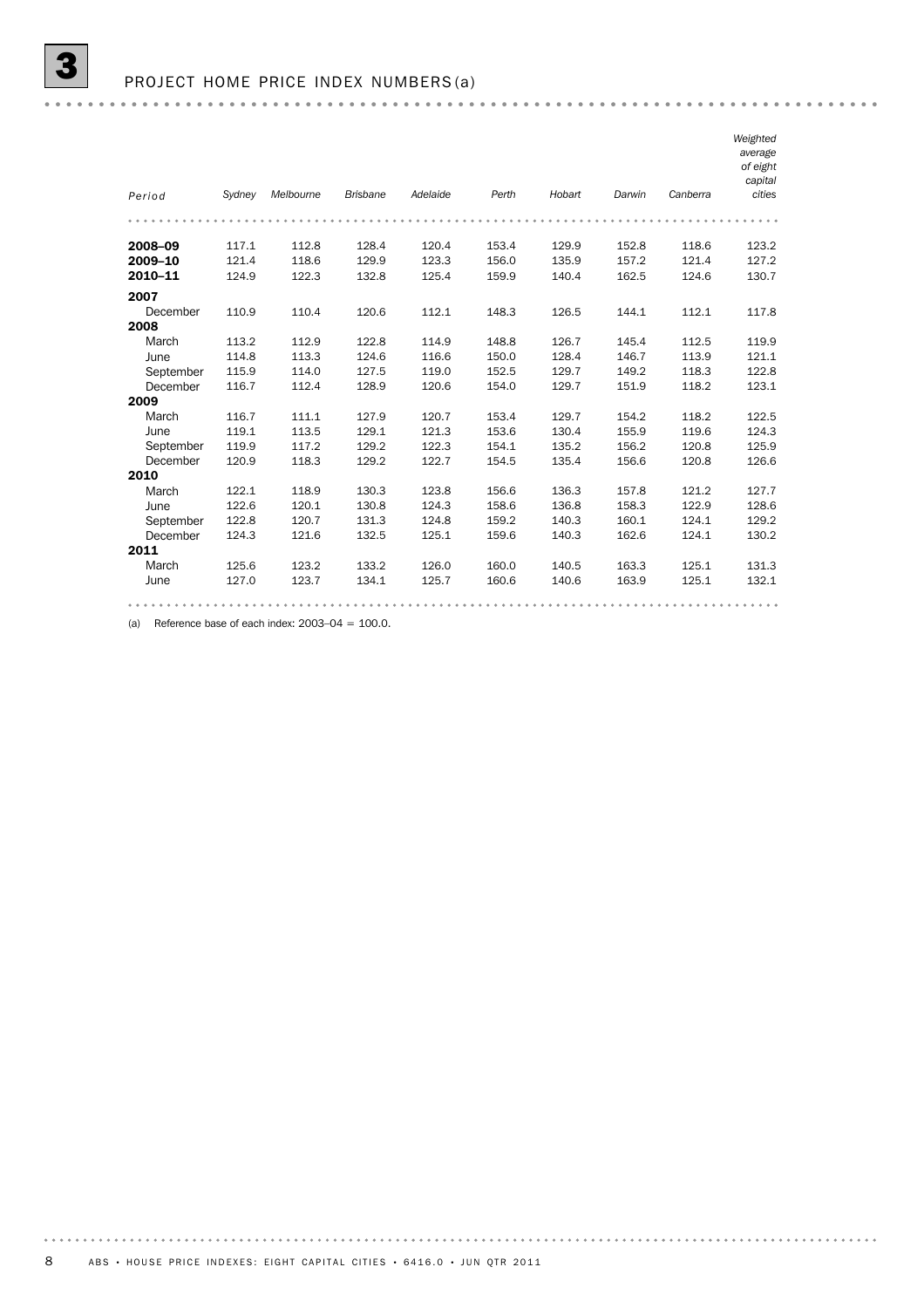

## PROJECT HOME PRICE INDEXES, Percentage Changes

| Period            | Sydney         | Melbourne                                                       | <b>Brisbane</b> | Adelaide                                  | Perth      | Hobart     | Darwin             | Canberra         | Weighted<br>average<br>of eight<br>capital<br>cities |
|-------------------|----------------|-----------------------------------------------------------------|-----------------|-------------------------------------------|------------|------------|--------------------|------------------|------------------------------------------------------|
|                   |                | PERCENTAGE CHANGE (from previous financial year)                |                 |                                           |            |            |                    |                  |                                                      |
|                   |                |                                                                 |                 |                                           |            |            |                    |                  |                                                      |
| 2008-09           | 4.3            | 1.4                                                             | 5.9             | 5.8                                       | 3.2        | 2.5        | 5.6                | 5.5              | 3.7                                                  |
| 2009-10           | 3.7            | 5.1                                                             | 1.2             | 2.4                                       | 1.7        | 4.6        | 2.9                | 2.4              | 3.2                                                  |
| 2010-11           | 2.9            | 3.1                                                             | 2.2             | 1.7                                       | 2.5        | 3.3        | 3.4                | 2.6              | 2.8                                                  |
|                   |                |                                                                 |                 |                                           |            |            |                    |                  |                                                      |
|                   |                | PERCENTAGE CHANGE (from corresponding quarter of previous year) |                 |                                           |            |            |                    |                  |                                                      |
| 2007              |                |                                                                 |                 |                                           |            |            |                    |                  |                                                      |
| December          | 3.1            | 4.3                                                             | 10.0            | 3.9                                       | 3.5        | 6.2        | 6.1                | 3.5              | 4.6                                                  |
| 2008              |                |                                                                 |                 |                                           |            |            |                    |                  |                                                      |
| March             | 4.7            | 6.0                                                             | 8.3             | 6.5                                       | 2.8        | 5.6        | 5.6                | 3.5              | 5.5                                                  |
| June<br>September | 5.4<br>5.1     | 5.8<br>5.4                                                      | 7.9<br>9.1      | 6.0<br>6.8                                | 2.5<br>3.3 | 4.3<br>3.6 | 5.8<br>4.6         | 4.4<br>6.7       | 5.4<br>5.7                                           |
| December          | 5.2            | 1.8                                                             | 6.9             | 7.6                                       | 3.8        | 2.5        | 5.4                | 5.4              | 4.5                                                  |
| 2009              |                |                                                                 |                 |                                           |            |            |                    |                  |                                                      |
| March             | 3.1            | $-1.6$                                                          | 4.2             | 5.0                                       | 3.1        | 2.4        | 6.1                | 5.1              | 2.2                                                  |
| June              | 3.7            | 0.2                                                             | 3.6             | 4.0                                       | 2.4        | 1.6        | 6.3                | 5.0              | 2.6                                                  |
| September         | 3.5            | 2.8                                                             | 1.3             | 2.8                                       | 1.0        | 4.2        | 4.7                | 2.1              | 2.5                                                  |
| December          | 3.6            | 5.2                                                             | 0.2             | 1.7                                       | 0.3        | 4.4        | 3.1                | $2.2\phantom{0}$ | 2.8                                                  |
| 2010              |                |                                                                 | 1.9             |                                           |            |            |                    |                  | 4.2                                                  |
| March<br>June     | 4.6<br>2.9     | 7.0<br>5.8                                                      | 1.3             | 2.6<br>2.5                                | 2.1<br>3.3 | 5.1<br>4.9 | 2.3<br>1.5         | 2.5<br>2.8       | 3.5                                                  |
| September         | 2.4            | 3.0                                                             | 1.6             | 2.0                                       | 3.3        | 3.8        | 2.5                | 2.7              | 2.6                                                  |
| December          | 2.8            | 2.8                                                             | 2.6             | 2.0                                       | 3.3        | 3.6        | 3.8                | 2.7              | 2.8                                                  |
| 2011              |                |                                                                 |                 |                                           |            |            |                    |                  |                                                      |
| March             | 2.9            | 3.6                                                             | 2.2             | 1.8                                       | 2.2        | 3.1        | 3.5                | 3.2              | 2.8                                                  |
| June              | 3.6            | 3.0                                                             | $2.5\,$         | 1.1                                       | 1.3        | 2.8        | 3.5                | 1.8              | 2.7                                                  |
|                   |                |                                                                 |                 |                                           | .          | .          |                    |                  |                                                      |
|                   |                |                                                                 |                 | PERCENTAGE CHANGE (from previous quarter) |            |            |                    |                  |                                                      |
| 2007              |                |                                                                 |                 |                                           |            |            |                    |                  |                                                      |
| December          | 0.5            | 2.0                                                             | 3.2             | 0.6                                       | 0.5        | 1.0        | 1.1                | 1.1              | 1.4                                                  |
| 2008              |                |                                                                 |                 |                                           |            |            |                    |                  |                                                      |
| March             | 2.1            | 2.3                                                             | 1.8             | 2.5                                       | 0.3        | 0.2        | 0.9                | 0.4              | 1.8                                                  |
| June              | 1.4            | 0.4                                                             | $1.5\,$         | 1.5                                       | 0.8        | 1.3        | 0.9                | 1.2              | 1.0                                                  |
| September         | 1.0            | 0.6                                                             | 2.3             | 2.1                                       | 1.7        | 1.0        | 1.7                | 3.9              | 1.4                                                  |
| December<br>2009  | 0.7            | $-1.4$                                                          | 1.1             | 1.3                                       | 1.0        | 0.0        | 1.8                | $-0.1$           | 0.2                                                  |
| March             | 0.0            | $-1.2$                                                          | $-0.8$          | 0.1                                       | $-0.4$     | 0.0        | 1.5                | 0.0              | $-0.5$                                               |
| June              | 2.1            | $2.2\,$                                                         | 0.9             | $0.5\,$                                   | $0.1\,$    | 0.5        | $1.1\,$            | 1.2              | $1.5\,$                                              |
| September         | 0.7            | 3.3                                                             | 0.1             | $0.8\,$                                   | $0.3\,$    | 3.7        | $0.2\,$            | 1.0              | $1.3\,$                                              |
| December          | 0.8            | 0.9                                                             | $0.0\,$         | $0.3\,$                                   | 0.3        | $0.1\,$    | $0.3\,$            | $0.0\,$          | $0.6\,$                                              |
| 2010              |                |                                                                 |                 |                                           |            |            |                    |                  |                                                      |
| March             | $1.0\,$        | 0.5                                                             | 0.9             | 0.9                                       | 1.4        | 0.7        | 0.8                | $0.3\,$          | 0.9                                                  |
| June<br>September | 0.4            | 1.0                                                             | 0.4             | 0.4                                       | 1.3        | 0.4        | $0.3\,$            | 1.4              | 0.7                                                  |
| December          | 0.2<br>$1.2\,$ | $0.5\,$<br>0.7                                                  | 0.4<br>0.9      | 0.4<br>0.2                                | 0.4<br>0.3 | 2.6<br>0.0 | $1.1\,$<br>$1.6\,$ | 1.0<br>0.0       | 0.5<br>0.8                                           |
| 2011              |                |                                                                 |                 |                                           |            |            |                    |                  |                                                      |
| March             | $1.0\,$        | $1.3\,$                                                         | 0.5             | 0.7                                       | $0.3\,$    | $0.1\,$    | 0.4                | $0.8\,$          | 0.8                                                  |
| June              | $1.1\,$        | $0.4\,$                                                         | 0.7             | $-0.2$                                    | 0.4        | 0.1        | 0.4                | 0.0              | $0.6\,$                                              |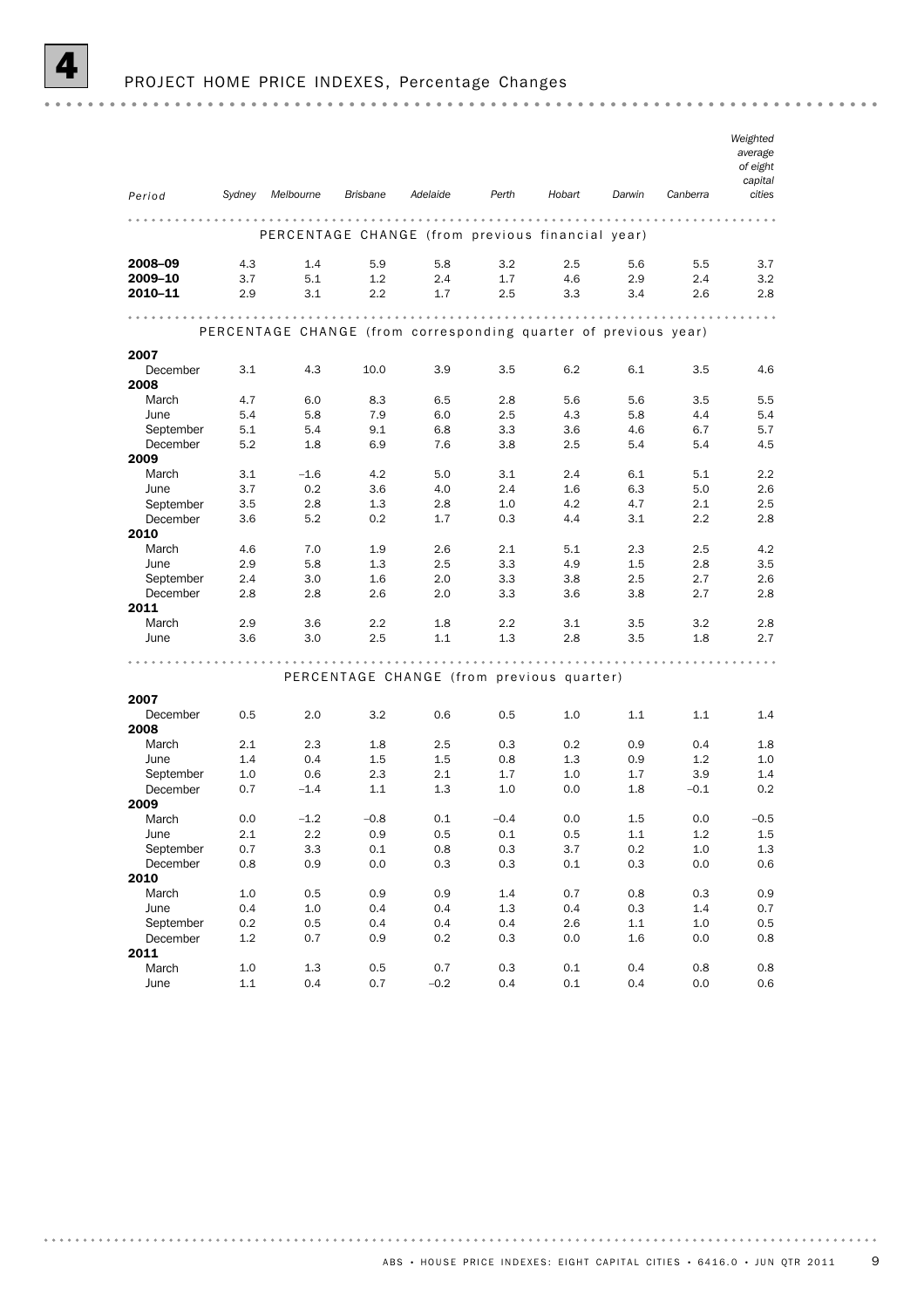| Period             | Established<br>houses(b) | Project<br>homes(b) | <b>Materials</b><br>used in<br>house<br>building(c) | Construction<br>industry total<br>hourly rates<br>of pay | National<br>accounts<br>private<br>housing<br>investment(b) |
|--------------------|--------------------------|---------------------|-----------------------------------------------------|----------------------------------------------------------|-------------------------------------------------------------|
| 2008-09<br>2009-10 | 126.1<br>143.5           | 123.2<br>127.2      | 120.7<br>121.9                                      | 126.7<br>130.8                                           | 125.2<br>128.9                                              |
| 2010-11            | p147.8                   | 130.7               | 124.5                                               | nya                                                      | nya                                                         |
| 2007               |                          |                     |                                                     |                                                          |                                                             |
| December           | 130.1                    | 117.8               | 112.4                                               | 120.5                                                    | 119.0                                                       |
| 2008               |                          |                     |                                                     |                                                          |                                                             |
| March              | 131.0                    | 119.9               | 113.8                                               | 121.3                                                    | 121.0                                                       |
| June               | 129.9                    | 121.1               | 115.5                                               | 123.2                                                    | 122.6                                                       |
| September          | 126.5                    | 122.8               | 118.6                                               | 124.9                                                    | 124.2                                                       |
| December           | 124.8                    | 123.1               | 120.1                                               | 125.9                                                    | 125.4                                                       |
| 2009               |                          |                     |                                                     |                                                          |                                                             |
| March              | 123.8                    | 122.5               | 121.7                                               | 127.2                                                    | 125.4                                                       |
| June               | 129.1                    | 124.3               | 122.2                                               | 128.7                                                    | 125.9                                                       |
| September          | 134.8                    | 125.9               | 121.3                                               | 129.4                                                    | 127.3                                                       |
| December           | 142.2                    | 126.6               | 121.3                                               | 130.2                                                    | 128.4                                                       |
| 2010               |                          |                     |                                                     |                                                          |                                                             |
| March              | 147.1                    | 127.7               | 121.7                                               | 131.0                                                    | 129.3                                                       |
| June               | 149.8                    | 128.6               | 123.1                                               | 132.4                                                    | 130.4                                                       |
| September          | 148.1                    | 129.2               | 123.5                                               | 134.1                                                    | r131.2                                                      |
| December           | r148.8                   | 130.2               | 124.2                                               | 135.4                                                    | r132.0                                                      |
| 2011               |                          |                     |                                                     |                                                          |                                                             |
| March              | p147.1                   | 131.3               | 124.3                                               | 136.5                                                    | 132.9                                                       |
| June               | p147.0                   | 132.1               | 125.8                                               | nya                                                      | nya                                                         |

nya not yet available

p preliminary figure or series subject to revision

r revised

(a) Reference base of each index:  $2003-04 = 100.0$ .

(b) Weighted average of eight capital cities.

(c) Weighted average of six capital cities.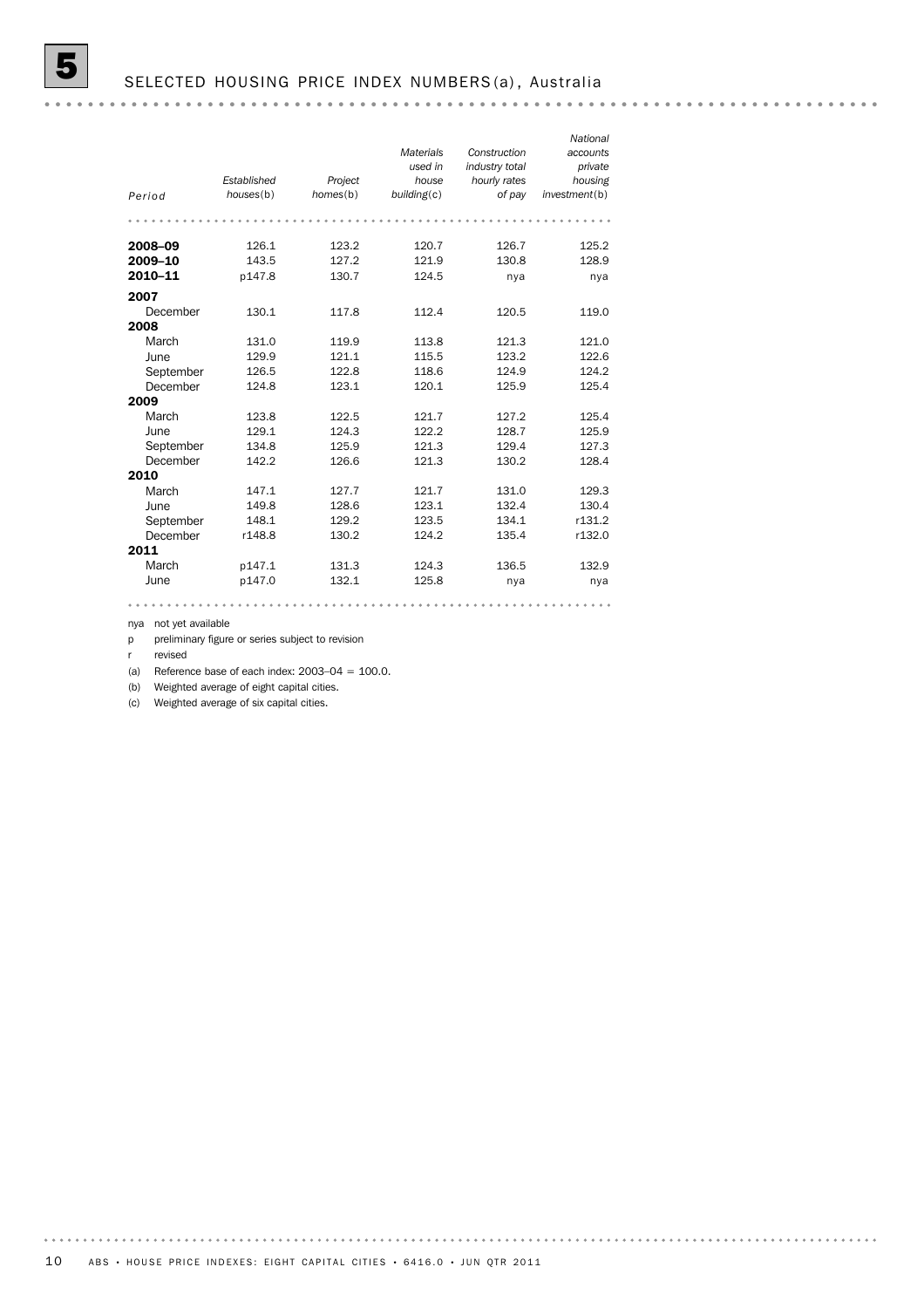# SELECTED HOUSING PRICE INDEX NUMBERS, Australia-Percentage Changes

. . . . . . . . . . . . . . . .

| Period                                | Established<br>houses(a)                                  | Project<br>homes(a) | <b>Materials</b><br>used in<br>house<br>building(b) | Construction<br>industry total<br>hourly rates<br>of pay | National<br>accounts<br>private housing<br>investment(a) |
|---------------------------------------|-----------------------------------------------------------|---------------------|-----------------------------------------------------|----------------------------------------------------------|----------------------------------------------------------|
|                                       |                                                           |                     |                                                     |                                                          |                                                          |
|                                       | PERCENTAGE CHANGE (from previous financial year)          |                     |                                                     |                                                          |                                                          |
| 2008-09                               | $-2.2$                                                    | 3.7                 | 6.5                                                 | 4.6                                                      | 4.3                                                      |
| 2009-10                               | 13.8                                                      | 3.2                 | 1.0                                                 | 3.2                                                      | 3.0                                                      |
| 2010-11                               | p3.0                                                      | 2.8                 | 2.1                                                 | nya                                                      | nya                                                      |
|                                       | PERCENTAGE CHANGE (from corresponding quarter of previous | year)               |                                                     |                                                          |                                                          |
| 2007                                  |                                                           |                     |                                                     |                                                          |                                                          |
| December                              | 14.0                                                      | 4.6                 | 2.8                                                 | 4.4                                                      | 4.8                                                      |
| 2008                                  |                                                           |                     |                                                     |                                                          |                                                          |
| March                                 | 13.5                                                      | 5.5                 | 3.6                                                 | 4.1                                                      | 5.5                                                      |
| June                                  | 8.0                                                       | 5.4                 | 4.5                                                 | 4.7                                                      | 5.6                                                      |
| September<br>December                 | 1.4<br>$-4.1$                                             | 5.7<br>4.5          | 6.5<br>6.9                                          | 4.7<br>4.5                                               | 5.8<br>5.4                                               |
|                                       |                                                           |                     |                                                     |                                                          |                                                          |
|                                       |                                                           |                     |                                                     |                                                          | 3.6                                                      |
|                                       |                                                           |                     |                                                     |                                                          |                                                          |
| March                                 | $-5.5$                                                    | 2.2                 | 6.9                                                 | 4.9                                                      |                                                          |
| June                                  | $-0.6$                                                    | 2.6                 | 5.8                                                 | 4.5                                                      | 2.7                                                      |
| September<br>December                 | 6.6<br>13.9                                               | 2.5<br>2.8          | 2.3<br>1.0                                          | 3.6<br>3.4                                               | 2.5<br>2.4                                               |
|                                       |                                                           |                     |                                                     |                                                          |                                                          |
| March                                 | 18.8                                                      | 4.2                 | 0.0                                                 | 3.0                                                      | 3.1                                                      |
| June                                  | 16.0                                                      | 3.5                 | 0.7                                                 | 2.9                                                      | 3.6                                                      |
| September                             | 9.9                                                       | 2.6                 | 1.8                                                 | 3.6                                                      | r3.1                                                     |
| December                              | r4.6                                                      | 2.8                 | 2.4                                                 | 4.0                                                      | r2.8                                                     |
|                                       |                                                           |                     |                                                     |                                                          |                                                          |
| 2009<br>2010<br>2011<br>March<br>June | p0.0<br>$p - 1.9$                                         | 2.8<br>2.7          | 2.1<br>2.2                                          | 4.2<br>nya                                               | 2.8                                                      |

PERCENTAGE CHANGE (from previous quarter)

| 2007      |           |        |        |     |      |
|-----------|-----------|--------|--------|-----|------|
| December  | 4.2       | 1.4    | 0.9    | 1.0 | 1.4  |
| 2008      |           |        |        |     |      |
| March     | 0.7       | 1.8    | 1.2    | 0.7 | 1.7  |
| June      | $-0.8$    | 1.0    | 1.5    | 1.6 | 1.3  |
| September | $-2.6$    | 1.4    | 2.7    | 1.4 | 1.3  |
| December  | $-1.3$    | 0.2    | 1.3    | 0.8 | 1.0  |
| 2009      |           |        |        |     |      |
| March     | $-0.8$    | $-0.5$ | 1.3    | 1.0 | 0.0  |
| June      | 4.3       | 1.5    | 0.4    | 1.2 | 0.4  |
| September | 4.4       | 1.3    | $-0.7$ | 0.5 | 1.1  |
| December  | 5.5       | 0.6    | 0.0    | 0.6 | 0.9  |
| 2010      |           |        |        |     |      |
| March     | 3.4       | 0.9    | 0.3    | 0.6 | 0.7  |
| June      | 1.8       | 0.7    | 1.2    | 1.1 | 0.9  |
| September | $-1.1$    | 0.5    | 0.3    | 1.3 | r0.6 |
| December  | r0.5      | 0.8    | 0.6    | 1.0 | r0.6 |
| 2011      |           |        |        |     |      |
| March     | $p-1.1$   | 0.8    | 0.1    | 0.8 | 0.7  |
| June      | $p - 0.1$ | 0.6    | 1.2    | nya | nya  |

nya not yet available

p preliminary figure or series subject to revision

r revised

(a) Weighted average of eight capital cities.

(b) Weighted average of six capital cities.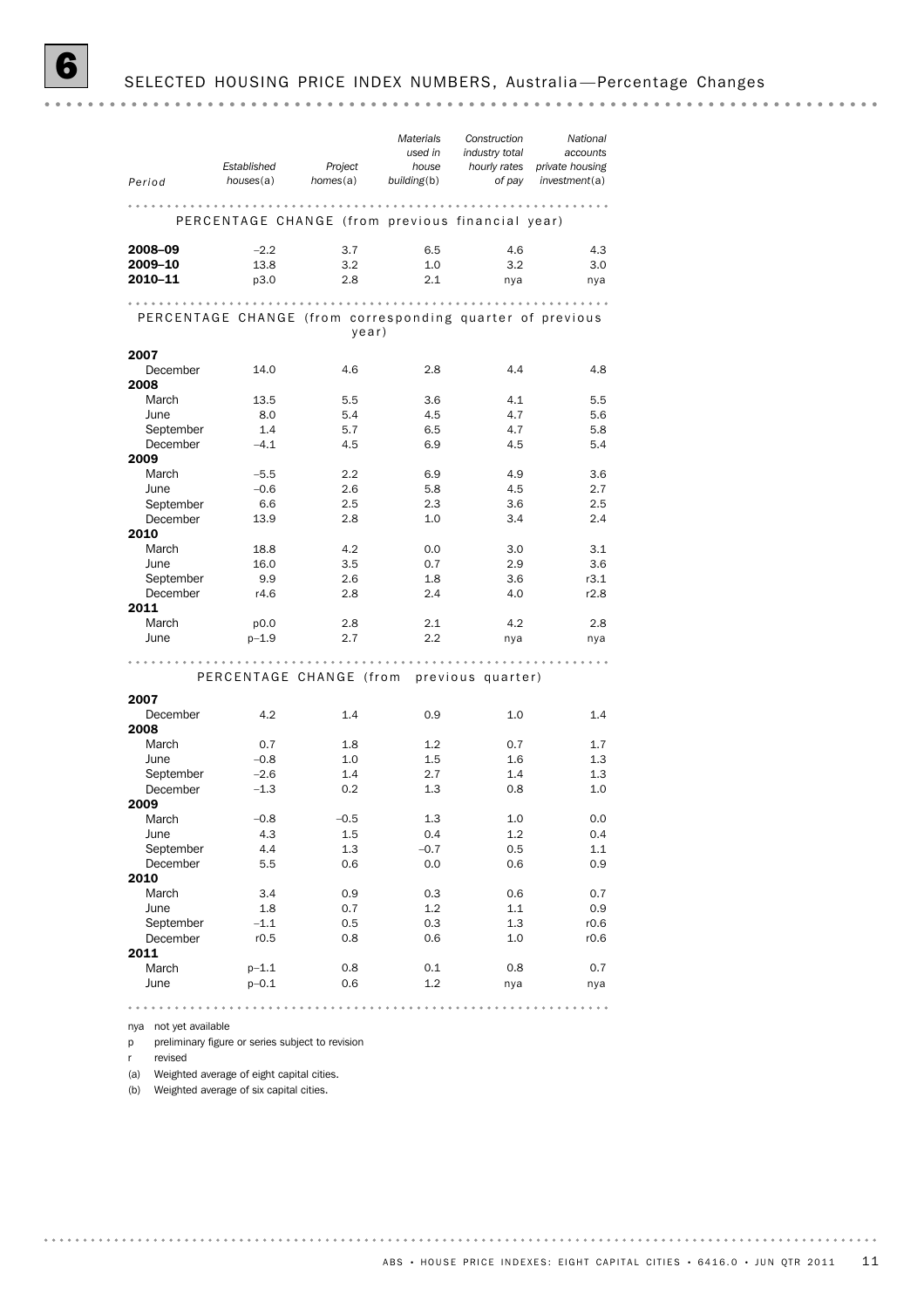## 7 MEDIAN PRICE OF ESTABLISHED HOUSE TRANSFERS (UNSTRATIFIED) (a)

|           | Sydney | Melbourne | <b>Brisbane</b> | Adelaide | Perth  | Hobart | Darwin | Canberra |
|-----------|--------|-----------|-----------------|----------|--------|--------|--------|----------|
| Period    | \$'000 | \$'000    | \$'000          | \$'000   | \$'000 | \$'000 | \$'000 | \$'000   |
|           |        |           |                 |          |        |        |        |          |
| 2007      |        |           |                 |          |        |        |        |          |
| December  | 542.5  | 412.0     | 415.0           | 360.0    | 480.0  | 310.0  | 418.5  | 468.3    |
| 2008      |        |           |                 |          |        |        |        |          |
| March     | 499.0  | 385.0     | 425.0           | 360.0    | 470.0  | 308.0  | 420.0  | 470.0    |
| June      | 518.0  | 400.0     | 425.0           | r364.5   | 455.0  | 305.0  | 422.3  | 474.5    |
| September | 482.0  | 385.0     | 410.0           | 360.0    | 440.0  | 294.0  | 430.0  | 447.0    |
| December  | 468.0  | 385.0     | 399.0           | 355.0    | 425.0  | 300.0  | 445.0  | r452.5   |
| 2009      |        |           |                 |          |        |        |        |          |
| March     | 448.0  | 375.0     | 400.0           | 354.0    | 439.0  | 296.0  | 455.0  | 460.0    |
| June      | 490.0  | r401.0    | 420.0           | 363.0    | 455.0  | 310.0  | 465.0  | 460.0    |
| September | 500.0  | 425.0     | 430.0           | 370.0    | 473.0  | 310.1  | 490.0  | r465.0   |
| December  | 595.0  | 478.0     | 455.0           | 399.0    | 505.0  | 350.0  | 520.0  | r520.0   |
| 2010      |        |           |                 |          |        |        |        |          |
| March     | r582.8 | r469.0    | 460.0           | r404.0   | r518.0 | r352.0 | 529.0  | 540.0    |
| June      | r610.0 | 500.0     | 465.0           | 410.0    | 510.0  | 350.0  | 530.0  | r540.0   |
| September | r596.0 | r490.5    | 460.0           | 400.0    | r501.0 | 345.0  | 535.0  | 540.0    |
| December  | 620.0  | 518.0     | 460.0           | 410.0    | 500.0  | 348.0  | 545.0  | 550.0    |
| 2011      |        |           |                 |          |        |        |        |          |
| March     | nya    | nya       | nya             | nya      | nya    | nya    | nya    | nya      |
| June      | nya    | nya       | nya             | nya      | nya    | nya    | nya    | nya      |
|           |        |           |                 |          |        |        |        |          |

nya not yet available **come that is explanatory controlled to 34** to 35 of the Explanatory Notes.

r revised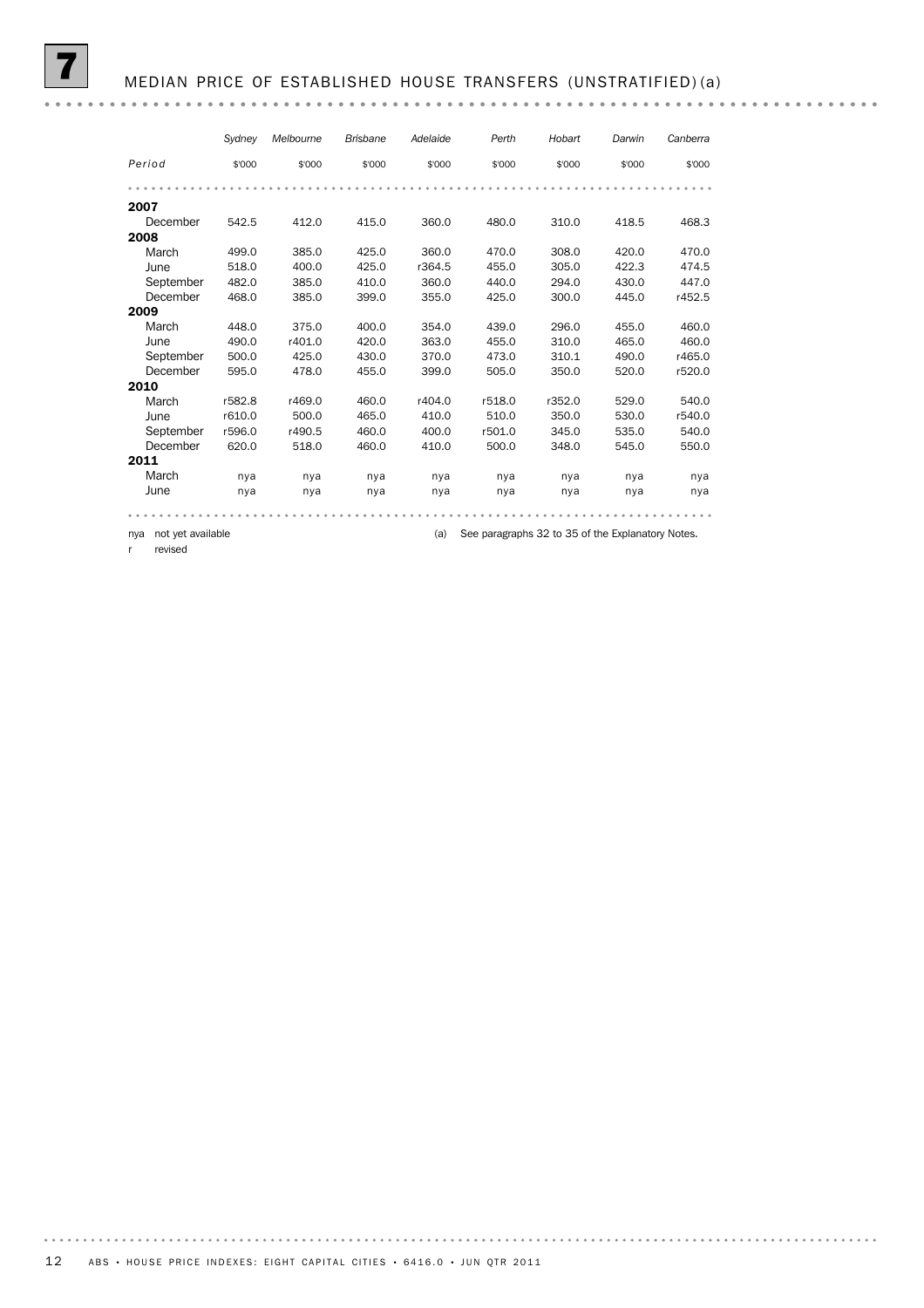#### NUMBER OF ESTABLISHED HOUSE TRANSFERS (a)

#### *Sydney Melbourne Brisbane Adelaide Perth Hobart Darwin Canberra Period* no. no. no. no. no. no. no. no. 2008–09 r48 526 r55 246 r32 226 r18 084 r22 335 3 759 1 792 r4 381 2009–10 r51 231 r62 423 r31 402 r17 050 r25 800 r3 726 1 448 r4 523 2010–11 nya nya nya nya nya nya nya nya 2007 December 13 179 r18 120 r10 427 r5 423 6 314 1 099 411 1 380 2008 March 9 747 r13 092 r8 410 r4 653 5 487 940 357 959 June 10 636 r14 003 r6 618 r4 548 4 356 814 388 1 020 September 10 663 r13 108 7 115 r4 217 r5 020 790 439 997 December r11 245 r13 689 r6 946 r4 288 r4 259 859 459 r982 2009 March r12 267 r13 086 r9 347 r4 631 5 909 1 107 425 1 114 June r14 351 r15 363 8 818 r4 948 r7 147 1 003 469 r1 288 September r14 824 r16 896 r9 072 r4 515 r7 699 1 028 436 r1 312 December r12 791 r16 441 r7 846 r4 305 r6 636 919 363 r1 232 2010 March r11 086 r13 962 r7 637 r4 034 r6 402 r961 339 r924 June r12 530 r15 124 r6 847 r4 196 r5 063 r818 310 r1 055<br>September r11 152 r12 775 r6 907 r4 126 r5 124 r777 278 r958 September r11 152 r12 775 r6 907 r4 126 r5 124 r777 278 r958 December 11 476 11 261 6 333 3 966 4 927 741 277 1 196 2011 March nya nya nya nya nya nya nya nya June nya nya nya nya nya nya nya nya

nya not yet available r revised

(a) See paragraphs 32 to 35 of the Explanatory Notes.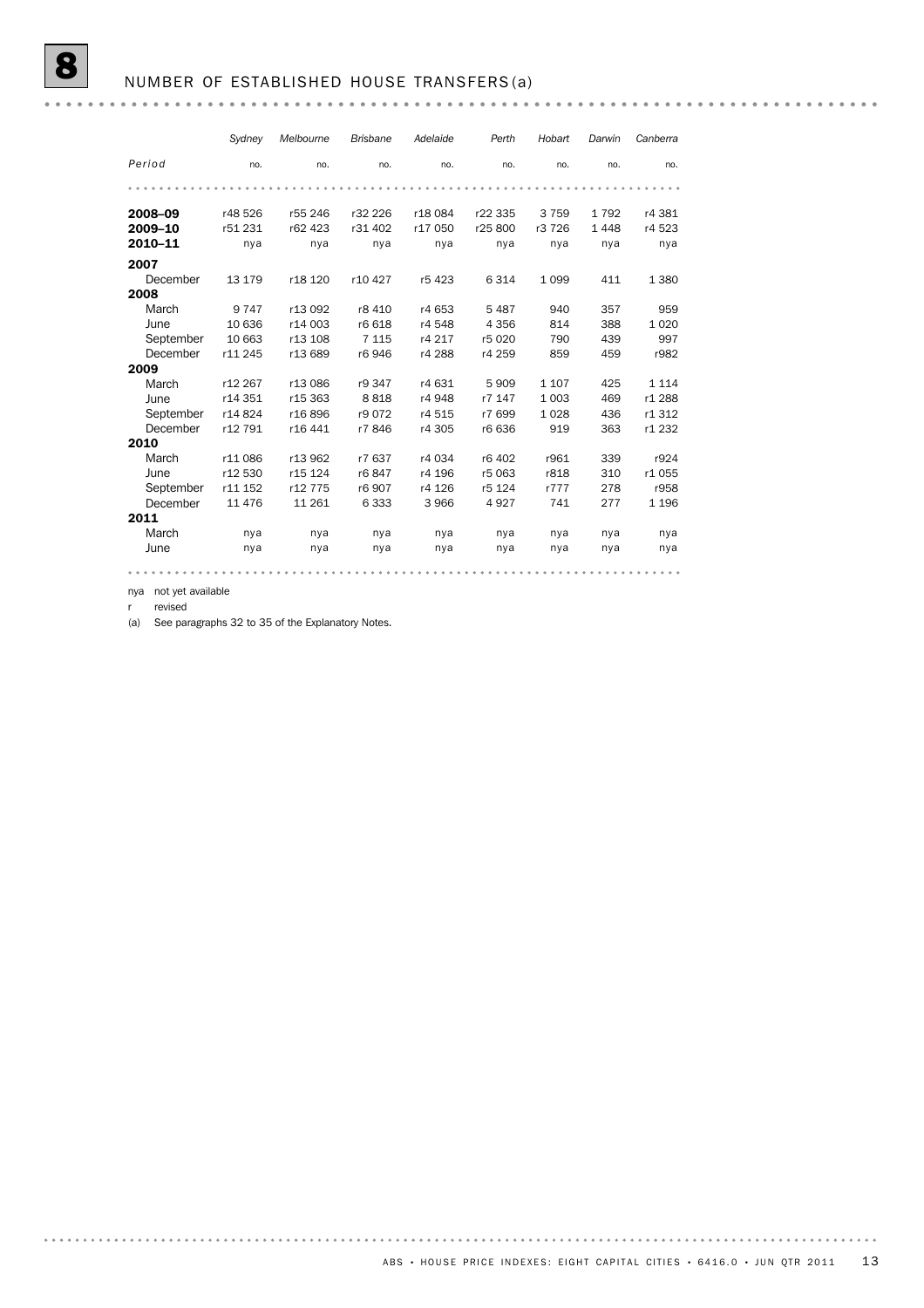$0.000$ 

|                       |                 |                                          |        | DIFFERENCE BETWEEN                               |              |
|-----------------------|-----------------|------------------------------------------|--------|--------------------------------------------------|--------------|
|                       |                 |                                          |        | FINAL ESTIMATE AND:                              |              |
|                       |                 |                                          |        |                                                  |              |
| Period                |                 | 1st estimate 2nd estimate Final estimate |        | 1st estimate                                     | 2nd estimate |
|                       |                 |                                          |        |                                                  |              |
|                       |                 |                                          |        |                                                  |              |
|                       | INDEX NUMBER(a) |                                          |        | INDEX POINTS                                     |              |
| 2009                  |                 |                                          |        |                                                  |              |
| June                  | 128.1           | 129.0                                    | 129.1  | 1.0                                              | 0.1          |
| September             | 134.4           | 134.8                                    | 134.8  | 0.4                                              | 0.0          |
| December              | 141.8           | 141.7                                    | 142.2  | 0.4                                              | 0.5          |
| 2010                  |                 |                                          |        |                                                  |              |
| March                 | 148.5           | 148.2                                    | 147.1  | $-1.4$                                           | $-1.1$       |
| June                  | 152.8           | 150.1                                    | 149.8  | $-3.0$                                           | $-0.3$       |
| September             | 150.3           | 149.4                                    | 148.1  | $-2.2$                                           | $-1.3$       |
| December              | 150.5           | 149.3                                    | 148.8  | $-1.7$                                           | $-0.5$       |
| 2011                  |                 |                                          |        |                                                  |              |
| March                 |                 |                                          |        |                                                  |              |
| June                  | 146.8<br>147.0  | 147.1                                    | nya    | nya                                              | nya          |
|                       |                 | nya                                      | nya    | nya                                              | nya          |
|                       |                 |                                          |        |                                                  |              |
|                       |                 |                                          |        | ANNUAL PERCENTAGE CHANGE(b) PERCENTAGE POINTS    |              |
|                       |                 |                                          |        |                                                  |              |
| 2009                  |                 |                                          |        |                                                  |              |
| June                  | $-1.4$          | $-0.7$                                   | $-0.6$ | 0.8                                              | 0.1          |
| September             | 6.2             | 6.6                                      | 6.6    | 0.4                                              | 0.0          |
| December              | 13.6            | 13.5                                     | 13.9   | 0.3                                              | 0.4          |
| 2010                  |                 |                                          |        |                                                  |              |
| March                 | 20.0            | 19.7                                     | 18.8   | $-1.2$                                           | $-0.9$       |
| June                  | 18.4            | 16.3                                     | 16.0   | $-2.4$                                           | $-0.3$       |
| September             | 11.5            | 10.8                                     | 9.9    | $-1.6$                                           | $-0.9$       |
| December              | - 5.8           | 5.0                                      | 4.6    | $-1.2$                                           | $-0.4$       |
| 2011                  |                 |                                          |        |                                                  |              |
| March                 | $-0.2$          | 0.0                                      | nya    | nya                                              | nya          |
| June                  | $-1.9$          | nya                                      | nya    | nya                                              | nya          |
|                       |                 |                                          |        |                                                  |              |
|                       |                 |                                          |        |                                                  | .            |
|                       |                 |                                          |        | QUARTERLY PERCENTAGE CHANGE(c) PERCENTAGE POINTS |              |
|                       |                 |                                          |        |                                                  |              |
| 2009<br>June          |                 | 4.2                                      | 4.3    |                                                  |              |
|                       | 4.2<br>4.2      | 4.4                                      | 4.4    | 0.1<br>0.2                                       | 0.1          |
| September<br>December | 5.2             | 5.1                                      | 5.5    | 0.3                                              | 0.0<br>0.4   |
|                       |                 |                                          |        |                                                  |              |
| 2010                  |                 |                                          |        |                                                  |              |
| March                 | 4.8             | 4.2                                      | 3.4    | $-1.4$                                           | $-0.8$       |
| June                  | 3.1             | 2.0                                      | 1.8    | $-1.3$                                           | $-0.2$       |
| September             | 0.1             | $-0.3$                                   | $-1.1$ | $-1.2$                                           | $-0.8$       |
| December              | 0.7             | 0.8                                      | 0.5    | $-0.2$                                           | $-0.3$       |
| 2011                  |                 |                                          |        |                                                  |              |
| March                 | $-1.7$          | $-1.1$                                   | nya    | nya                                              | nya          |
| June                  | $-0.1$          | nya                                      | nya    | nya                                              | nya          |
|                       |                 |                                          |        | .                                                | .            |
|                       |                 |                                          |        |                                                  |              |

nya not yet available

(a) Reference base of each index:  $2003-04 = 100.0$ .

(b) Percentage change from corresponding quarter of previous year.

(c) Percentage change from previous quarter.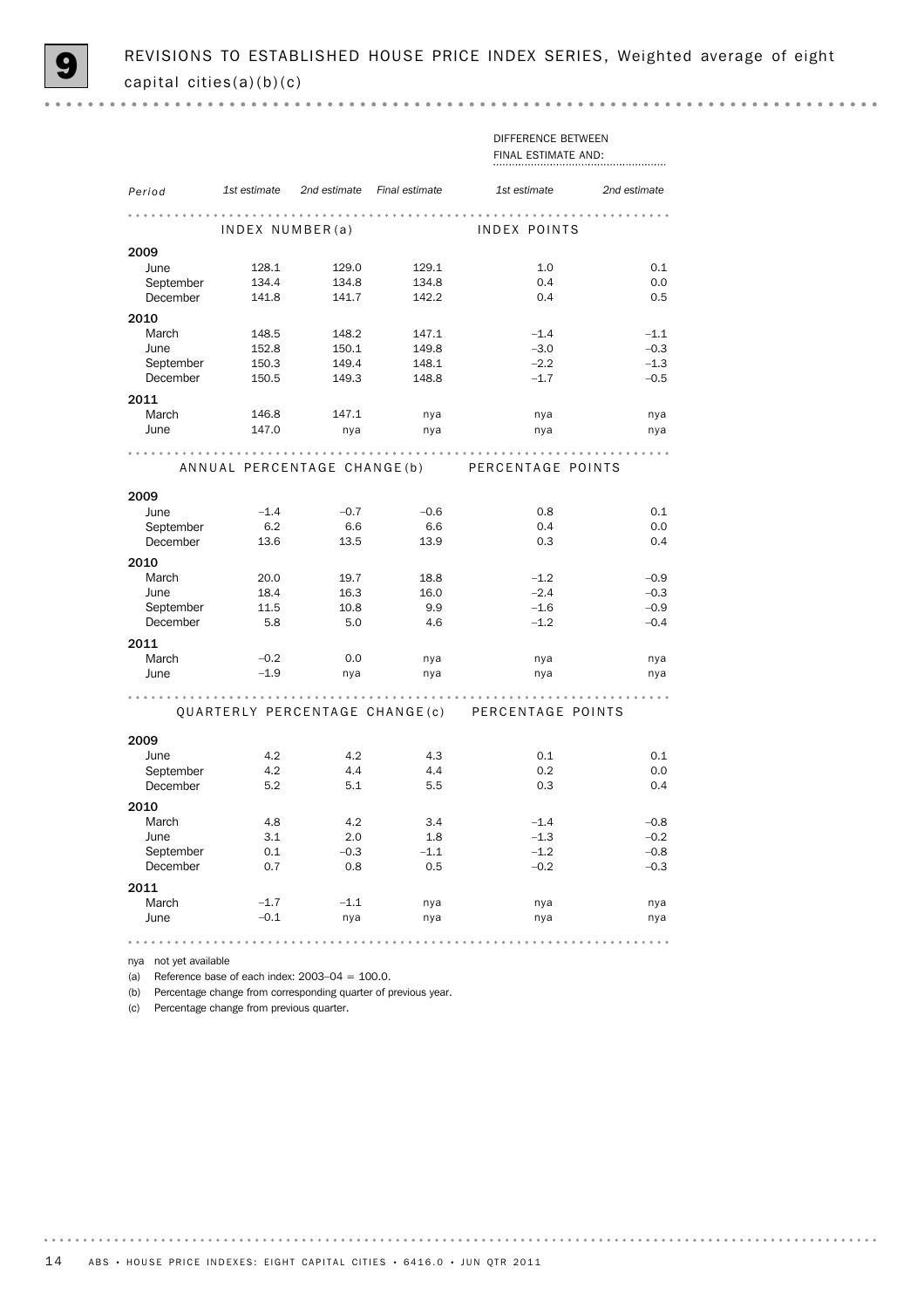# EXPLANATORY NOTES

| <i><b>INTRODUCTION</b></i>  | This publication provides estimates of changes in house prices for each of the eight<br>1<br>capital cities of Australia. The information is presented in the form of price indexes<br>constructed separately for Established Houses and for Project Homes (see below for<br>definitions). It is calculated on the reference base $2003-04 = 100.0$ for each of the eight<br>capital cities as well as a weighted average of them. The capital city indexes measure<br>price movements over time in each city individually. They do not measure differences in<br>price levels between cities. |
|-----------------------------|------------------------------------------------------------------------------------------------------------------------------------------------------------------------------------------------------------------------------------------------------------------------------------------------------------------------------------------------------------------------------------------------------------------------------------------------------------------------------------------------------------------------------------------------------------------------------------------------|
|                             | <b>2</b> The index for Project Homes is compiled for use in calculating the House purchase<br>expenditure class of the Consumer Price Index (CPI). The index for Established Houses<br>(referred to from now on as the HPI), while not contributing to the CPI, is compiled and<br>published along with the Project Homes index in recognition of the widespread interest<br>in information specifically relating to housing prices.                                                                                                                                                           |
|                             | To assist in the analysis of housing price movements at the national level, aggregated<br>3<br>series have also been compiled and are presented in tables 5 and 6 along with series for<br>prices of materials used in house building, construction industry hourly rates of pay and<br>private housing investment. For information on the derivation of series in these tables<br>see paragraphs 25–31.                                                                                                                                                                                       |
|                             | 4 Table 7 presents a city-wide median price (unstratified) of house sales data available<br>from the State/Territory Land Titles Office or Valuers-General (VGs) Office in each capital<br>city. These median prices are 'raw' medians from the available data set and quarterly<br>changes in them will not concord with the published HPIs for each city which are<br>compiled in strata and weighted by the value of housing stock. Numbers of established<br>house transfers recorded each quarter by the VGs are presented in Table 8.                                                    |
|                             | For more detailed information on house price indexes than is provided in these<br>5.<br>explanatory notes refer to the ABS Information Paper, House Price Indexes: Concepts,<br>Sources and Methods, Australia, 2009 (cat. no. 6464.0).                                                                                                                                                                                                                                                                                                                                                        |
| DEFINITIONS<br>Capital City | Capital City Statistical Divisions (SDs) are predominantly urban in character and<br>6<br>represent the State/Territory capital cities in the wider sense. A Capital City SD is defined<br>to contain the anticipated urban development of a capital city and it delimits an area<br>which is stable for general statistical purposes.                                                                                                                                                                                                                                                         |
|                             | Currently, HPI capital city SDs are based on the 2006 Australian Standard<br>7<br><i>Geographical Classification (ASGC) (cat. no. 1216.0).</i> The ASGC will be replaced by the<br>Australian Statistical Geography Standard (ASGS) (Vol 1, cat. no. 1270.0.55.001) from<br>July 2011. HPI geographic coverage will be defined by the ASGS Greater Capital City<br>Statistical Areas (GCCSA) during the next index review in 2012. The March quarter 2013<br>HPI publication is expected to be the first release of the HPI series based on the ASGS.                                          |
| Established houses          | The HPI covers transactions in detached residential dwellings on their own block of<br>8<br>land regardless of age (i.e. including new houses sold as a house/land package as well as<br>second-hand houses). Price changes therefore relate to changes in the total price of<br>dwelling and land.                                                                                                                                                                                                                                                                                            |
| Project homes               | Project homes are dwellings available for construction on an existing block of land.<br>9<br>Price changes therefore relate only to the price of the dwelling (i.e. excluding land).                                                                                                                                                                                                                                                                                                                                                                                                           |
| PRICE INDEXES               | <b>10</b> A price index is concerned with measuring pure price change – that is, it is<br>concerned with isolating and measuring that element of price change which is not<br>brought about by any change to either the quantity or the quality of the goods or<br>services for which the index is required.                                                                                                                                                                                                                                                                                   |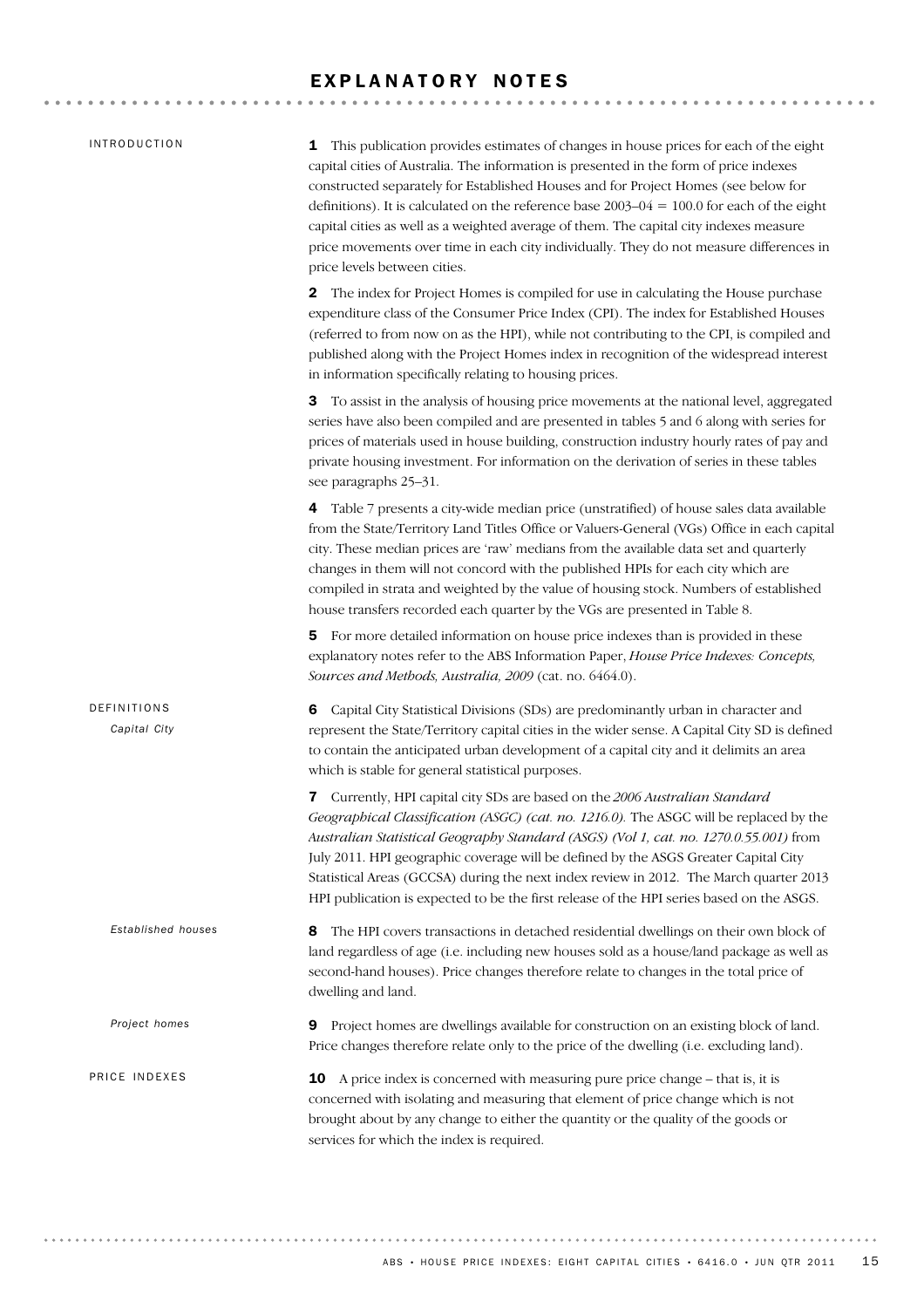PRICE INDEXES *continued* 

**11** The techniques used to construct a price index for project homes are similar to those used for most other goods. A representative sample of project home models is selected in each city, prices are obtained each quarter and the price movements for each model are weighted together. Constant quality is preserved by calculating price movements on a matched sample basis (i.e. the price movements between adjacent quarters are based on the same models in each quarter). If the specification of an individual model changes substantially or a price is unable to be obtained then that model is excluded from the calculation of price movement. Adjustments are made to raw prices to compensate for any minor changes in specifications.

12 This standard procedure for constructing price indexes is not viable in the case of established houses as the observable prices in each period relate to a different set of dwellings for each period. The challenge is how to utilise prices for a heterogeneous set of dwellings to construct measures of price change for characteristic or homogeneous dwellings.

13 The ABS uses stratification to control for this 'compositional' effect by grouping (or 'clustering') houses according to a set of characteristics. The finer the level of stratification available, the more similar or homogenous the cluster of houses will be. However, the finer the level of stratification, the fewer the property sales in the period. Therefore, the clusters defined have to balance the homogeneity of housing characteristics and the number of observations required to produce a reliable median price. The lowest level geographical classification that is commonly available across data sets is the suburb. Therefore, suburbs are the building blocks on which the clusters are based. *Controlling for the compositional change effect*

> 14 Analysis by the ABS has found that the most effective stratification approach uses two characteristics: the long term level of prices for the suburb in which the house is located, and neighbourhood characteristics of the suburb, as represented by the ABS produced Socio-Economic Indexes for Areas (SEIFA). A new set of clusters produced with this stratification method was introduced in the December quarter 2008 issue of 6416.0, together with updated housing stock weights derived using quantity data from the 2006 Census of Population and Housing. The link period for these changes was March quarter 2008. Therefore, only the index numbers from June quarter 2008 onwards reflect the new weights and stratification. The new approach is a refinement of the previous stratification method, which was based on structural attributes of dwellings within suburbs, the physical location of the dwelling, and neighbourhood characteristics of suburbs.

15 Though a complete coverage of property sales data can eventually be obtained from VGs, this data is not available on a timely basis for the most recent quarters. As a result, the ABS has adopted a two-stage approach to produce the HPI to allow the compilation and publication of a more timely estimate of price change. The first stage is to compile the benchmark series based on the complete, or near complete, VGs dataset for each quarter. This will be the third most recent quarter in any publication. The second stage, referred to as the leading indicator series, involves compiling price indexes for the two most recent quarters based on a combination of mortgage lenders' data and the VGs data available at that point in time. It should be noted that for Darwin, mortgage lenders' data is combined with VGs data for the most recent quarter only.

> 16 The index numbers for the leading indicator series are preliminary estimates and are revised as more data are progressively received from VGs. These index numbers are labelled with a "p" indicating a preliminary estimate. The benchmark series (labelled with an "r" if it has been revised since the previous quarter's leading indicator estimate) are final estimates and will not be subject to further revision once published.

*Benchmark and Leading Indicator series*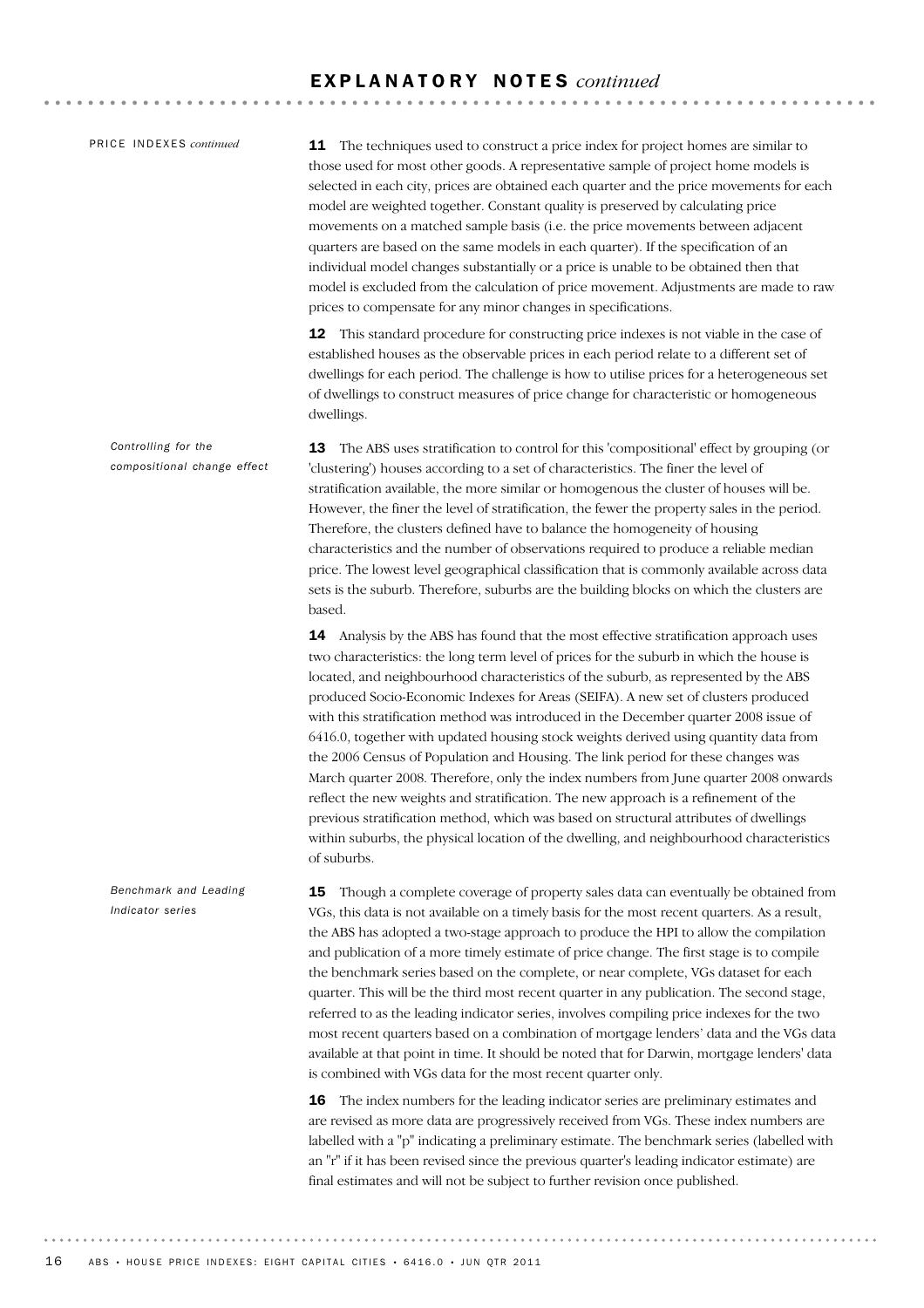| Benchmark and Leading<br>Indicator series continued | <b>17</b> The revisions to price indexes and percentage changes are reported in Table 9,<br>Revisions to Established House Price Index Series, Australia. This table displays, for each<br>time period, the preliminary and final estimates, and the corresponding annual and<br>quarterly percentage changes. The table also displays the size of the revisions made to<br>preliminary estimates of house price index movements.                                                                                                                                                                                                                                                                                                            |
|-----------------------------------------------------|----------------------------------------------------------------------------------------------------------------------------------------------------------------------------------------------------------------------------------------------------------------------------------------------------------------------------------------------------------------------------------------------------------------------------------------------------------------------------------------------------------------------------------------------------------------------------------------------------------------------------------------------------------------------------------------------------------------------------------------------|
|                                                     | The columns titled 'Difference between final estimate and first and second estimate'<br>18<br>are calculated by subtracting the initial estimates from the final estimate. Consequently,<br>no revisions information will be available until a final estimate has been published. As the<br>HPI series was first published with respect to September quarter 2005, the first period for<br>which preliminary data can be compared with final data is June quarter 2005. No<br>preliminary estimates exist prior to this period.                                                                                                                                                                                                              |
|                                                     | Revisions to the weighted average of eight capital cities are included in this<br>19<br>publication. Revisions made to each of the individual capital cities are available on the<br>ABS website <http: www.abs.gov.au=""> (refer to the time series spreadsheets under the<br/>'Downloads' tab for House Price Indexes: Eight Capital Cities (cat. no. 6416.0)).</http:>                                                                                                                                                                                                                                                                                                                                                                    |
| Available data                                      | 20 Price information for project homes is obtained each month from a sample of<br>project home builders in each capital city. Sales prices of established houses are obtained<br>from VGs and home mortgage lenders, and are based on the exchange date of the sales.<br>The exchange date most closely approximates the time at which the market price is<br>determined. Exchange date information is available for all cities except Adelaide and<br>Darwin. For these cities, a modelled exchange date is used.                                                                                                                                                                                                                           |
|                                                     | 21 The delivery of VGs data relating to exchange date is delayed by the normal<br>contract settlement and reporting processes. It is only possible to publish reliable house<br>price movements based solely on VGs data after approximately six months.                                                                                                                                                                                                                                                                                                                                                                                                                                                                                     |
| LIMITATIONS OF HOUSE<br>PRICE INDEXES               | The reliability of each index is largely dependent upon the availability of sufficient<br>22<br>pricing information each quarter. While not a problem for project homes, difficulties are<br>sometimes encountered when compiling the HPI. Although the HPI clusters have been<br>defined to balance the homogeneity of housing characteristics and the number of<br>observations required to produce a reliable median price, the number of price<br>observations available depends on market activity in each quarter and there may be<br>occasions when clusters have low numbers of price observations. This is most apparent<br>in the established house price indexes for the smaller capital cities (Hobart, Darwin and<br>Canberra). |
|                                                     | The series most affected by limited market scope is the Darwin established house<br>23<br>price index. As can be seen from the data in Table 8, the series for Darwin is affected by a<br>relatively low number of transactions in any quarter. Rather than suppress publication,<br>the series are included here because it is believed that the long term trends are reliable.<br>However, because of the limitations in the reliability of individual quarter-to-quarter<br>movements, users are advised to exercise due care when analysing such movements.                                                                                                                                                                              |
|                                                     | 24 It should be noted that when the number of price observations available for a<br>cluster is nil or extremely low in a quarter, a price movement for the cluster is derived<br>using imputation methods based on price movements of other clusters.                                                                                                                                                                                                                                                                                                                                                                                                                                                                                        |
| NATIONAL HOUSE PRICE AND<br>OTHER INDEXES           | These series are presented to facilitate analysis of price movements at a national<br>25<br>level. Although coverage is not strictly national in all cases, this does not significantly<br>impair their usefulness. The derivation or source of each series is set out below.                                                                                                                                                                                                                                                                                                                                                                                                                                                                |
| Established houses                                  | The series for established houses is derived by weighting together the indexes for<br>26<br>each of the eight capital cities according to the relative value of housing stock in each<br>capital city. From the June quarter 2008 onwards, the values were obtained by combining<br>2006 Population Census house counts with March quarter 2008 mean prices. Prior to                                                                                                                                                                                                                                                                                                                                                                        |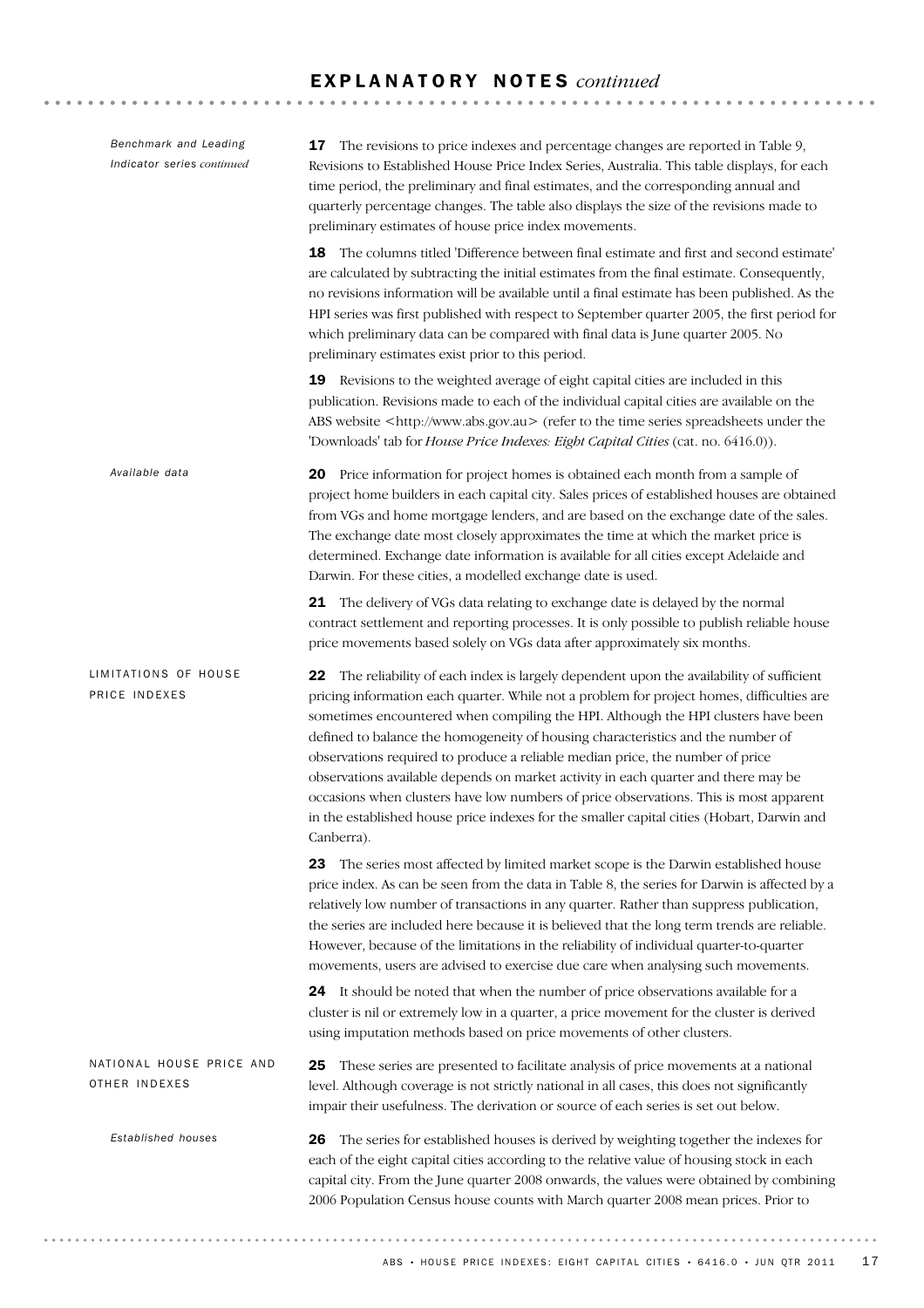| Established houses continued                       | this, the values were obtained by combining 2001 Population Census house counts with<br>March quarter 2002 mean prices. It is important to understand that in the compilation of<br>this index (and other fixed weighted indexes) it is not the housing stock values that are<br>held constant from period to period. What is held constant is the quantity (e.g. number<br>of houses) underpinning these values.                                                                                                                                                                                                                                                                         |  |  |
|----------------------------------------------------|-------------------------------------------------------------------------------------------------------------------------------------------------------------------------------------------------------------------------------------------------------------------------------------------------------------------------------------------------------------------------------------------------------------------------------------------------------------------------------------------------------------------------------------------------------------------------------------------------------------------------------------------------------------------------------------------|--|--|
| Project homes                                      | The series for project homes is derived by weighting together the indexes for each<br>27<br>of the eight capital cities. The city weights are derived as the value of additions to the<br>stock of houses in the city, calculated using average price data derived from the Building<br>Activity survey and quantity data from house counts recorded in consecutive Population<br>Censuses. As extensions and renovations are conceptually part of the CPI expenditure<br>class, their value is included in the calculation of the weights. No prices specifically<br>relating to these activities are collected as their prices are assumed to move similarly to<br>those of new houses. |  |  |
|                                                    | 28 Although the capital city price indexes for project homes are compiled for use in<br>calculating the House purchase expenditure class of the CPI, price movements exhibited<br>in the published CPI series are not comparable to those published with the established<br>house price index because the CPI for house purchase is a broader aggregate which also<br>covers fixed appliances and an adjustment for government subsidies directly related to<br>house purchase.                                                                                                                                                                                                           |  |  |
| Materials used in house<br>building                | The index for materials used in house building is that published for the weighted<br>29<br>average of the six state capital cities in Producer Price Indexes, Australia (cat. no.<br>$6427.0$ ), re-referenced to 2003–04 = 100.0. For more information on this index refer to<br>Producer and International Trade Price Indexes: Concepts, Sources and Methods, 2006<br>(cat. no. 6429.0).                                                                                                                                                                                                                                                                                               |  |  |
| Construction industry total<br>hourly rates of pay | 30<br>The index for the construction industry total hourly rates of pay excluding bonuses,<br>private and public, is that published in <i>Labour Price Indexes</i> , <i>Australia</i> (cat. no. 6345.0),<br>re-referenced to 2003–04 = 100.0 for ease of comparison with other series. For more<br>information on this index refer to Labour Price Index: Concepts, Sources and Methods,<br>2004 (cat. no. 6351.0.55.001).                                                                                                                                                                                                                                                                |  |  |
| Private Housing Investment                         | 31 The index for private housing investment is the annually-reweighted chain<br>Laspeyres price index for private capital expenditure on new and used dwellings, as used<br>(but not separately published) in Australian National Accounts: National Income,<br><i>Expenditure and Product</i> (cat. no. 5206.0), referenced to 2003-04 = 100.0. For more<br>information on this index refer to Australian National Accounts: Concepts Sources and<br>Methods, 2000 (cat. no. 5216.0).                                                                                                                                                                                                    |  |  |
| Established house transfer<br>prices and counts    | 32 As well as the price indexes based on stratified weights for each city, the ABS<br>publishes the median price of all established house transfers, and the number of<br>established house transfers. Both these series are based on VGs house sales data, and are<br>only available for those quarters for which final index estimates are available.                                                                                                                                                                                                                                                                                                                                   |  |  |
|                                                    | The median prices presented in Table 7 are calculated using all available VGs<br>33<br>records for each city each quarter, with no stratification or weighting applied. These 'raw'<br>medians will not correspond to the published index numbers and will not produce price<br>movements that are consistent with those numbers.                                                                                                                                                                                                                                                                                                                                                         |  |  |
|                                                    | The number of transfers of established houses recorded each quarter by the VG in<br>34<br>each capital city is presented in Table 8 to provide an indication of the level of sales<br>activity for the capital city each quarter.                                                                                                                                                                                                                                                                                                                                                                                                                                                         |  |  |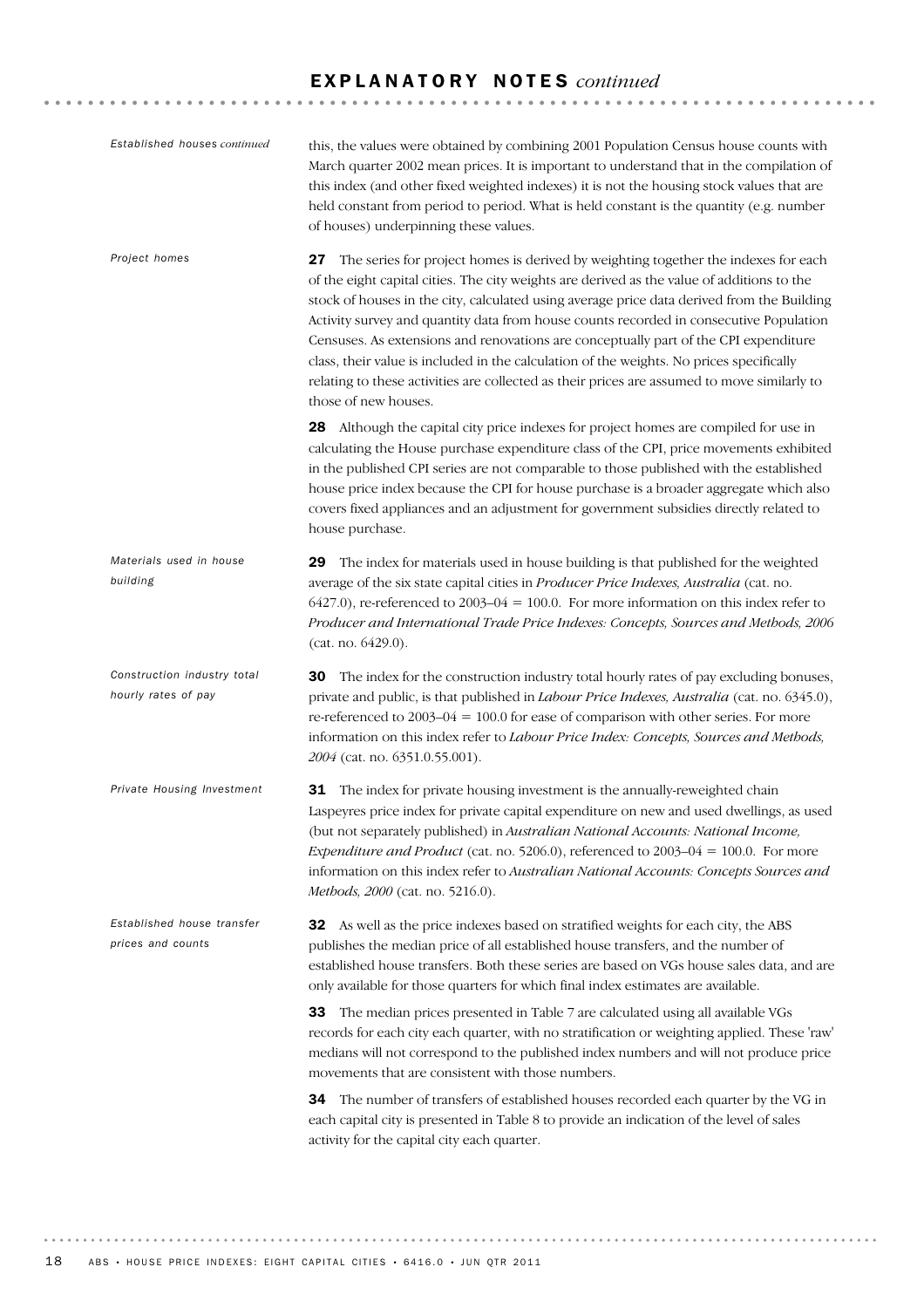. . . . . . . . . . . . . . . . . . . .

40 Current publications and other products released by the ABS are listed on the ABS website <http://www.abs.gov.au>. The ABS also issues a daily Release Advice on the website which details products to be released in the week ahead. RELATED PUBLICATIONS **36** Each of the indexes presented in this publication is calculated on a quarterly basis with a reference base of  $2003-04 = 100.0$ . In compiling these indexes quarterly, the objective is to measure the change in price levels between quarters. 37 Index numbers are also presented for financial years where the index numbers for financial years are simple (arithmetic) averages of the quarterly index numbers. Index numbers for calendar years may be derived in the same way. 38 Movements in indexes from one period to another can be expressed either as changes in index points or as percentage changes. The following example illustrates the method of calculating index points changes and percentage changes between any two periods: Project Homes: Perth index numbers — June Quarter 2011 160.6 (see table 3) *less* March Quarter 2011 160.0 (see table 3) *equals* change in index points 0.6 Percentage change  $0.6/160.0 \text{ X } 100 = 0.4\%$ 39 In this publication, percentage changes are calculated to illustrate three different kinds of movements in index numbers: ! movements between consecutive financial years (change between average price levels during one financial year and average price levels during the next financial year) ! movements between corresponding quarters of consecutive years ! movements between consecutive quarters. ANALYSIS OF CHANGES IN INDEX NUMBERS 35 As the ABS receives more VGs data, the median prices and numbers of house transfers are revised as necessary. This practice is distinct from the HPI which is not revised once published as a final benchmark estimate, even if additional data are available. Therefore, the HPI, the medians and the numbers of house transfers are calculated from the same set of price information only in the most recent quarter of HPI final benchmark estimates. *Established house transfer prices and counts continued*